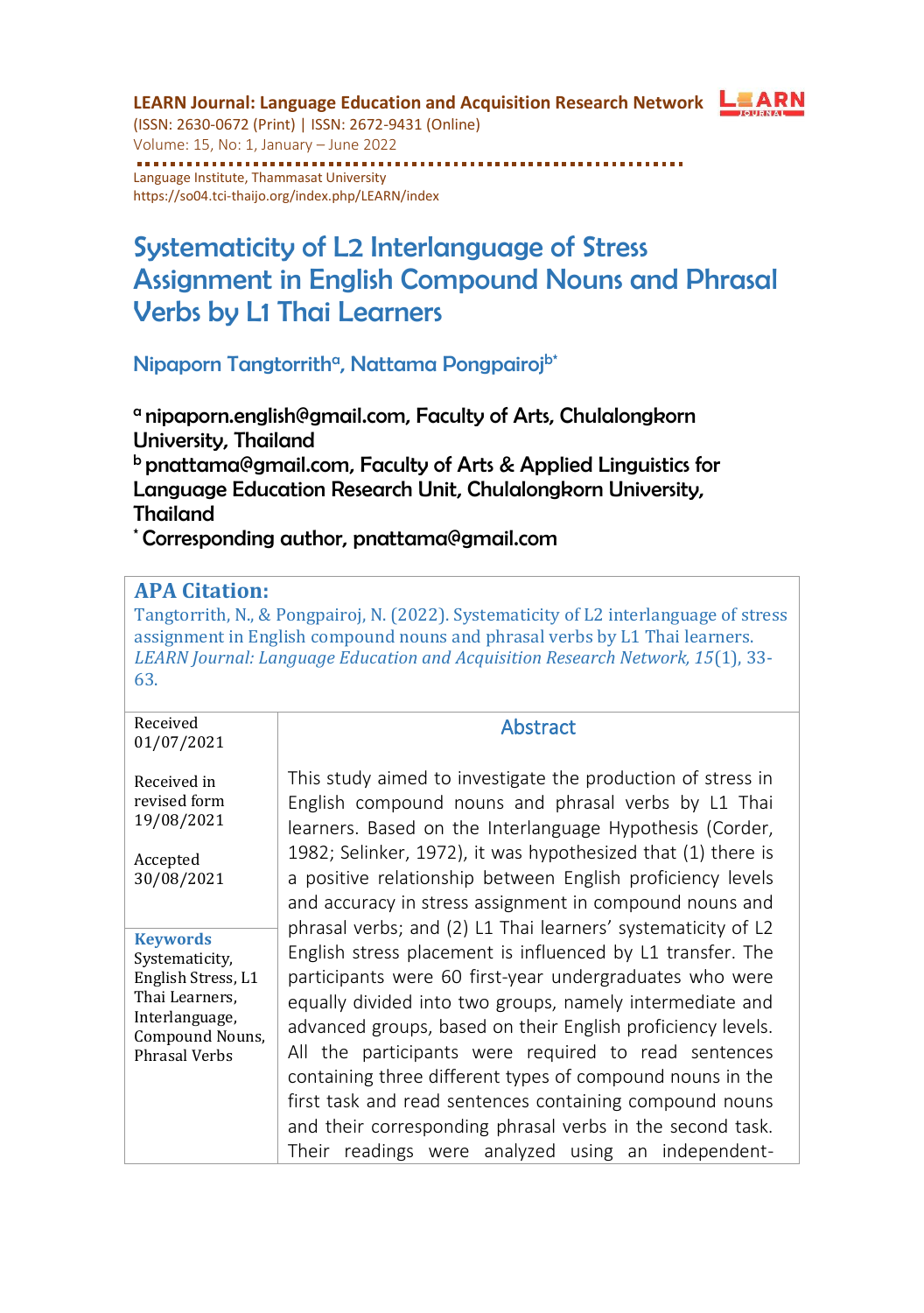samples t-test and ANOVA. Although the advanced learners outperformed their intermediate counterparts in assigning stress in both tasks, the statistical results indicated a correlation between English proficiency levels and accuracy in stress placement only in compound nouns, but not in phrasal verbs. It was assumed that such systematicity found in the learners' IL resulted from the interlanguage factor of language transfer.

### Introduction

In modern-day English instruction, which prioritizes developing communicative competence of learners through interactions with peers and instructors, the integration of pronunciation instruction has become crucial for improving learners' ability to communicate effectively (Wang, 2020). Pronunciation teaching and learning generally covers two aspects of pronunciation: segmental features (individual sounds) and suprasegmental features (elements that go beyond one sound segment) (see Wang, 2020).

Stress is one of the prosodic features that can greatly affect the speaker's overall intelligibility (Fraser, 2001). According to Brinton (2000), stress plays a role in distinguishing different parts of speech (e.g. súspect *n.* vs. suspéct *v*.) and distinguishing words from phrases (a gréenhouse vs. a green hóuse), highlighting contrastive elements (I said it was ón the table, not únder it.), and drawing attention to new information among old information (My car is réd – dárk red.).

Despite its significant role in helping listeners process and decode messages, stressing the correct syllables in each word is a challenge for many non-native speakers. This is because English has borrowed many words from other languages, making the stress system of modern English rather complex and not always predictable (Brinton, 2000; Roach, 2000). Predicting where stress should fall in a word is not so simple and straightforward that many scholars have even suggested it is probably best "to treat stress placement as a property of the individual word, to be learned when the word itself is learned" (Roach, 2000, p. 97).

Several previous studies have found that acquiring English stress patterns is fundamentally difficult for L2 learners, especially those whose L1 has different prosodic features and stress principles from English, such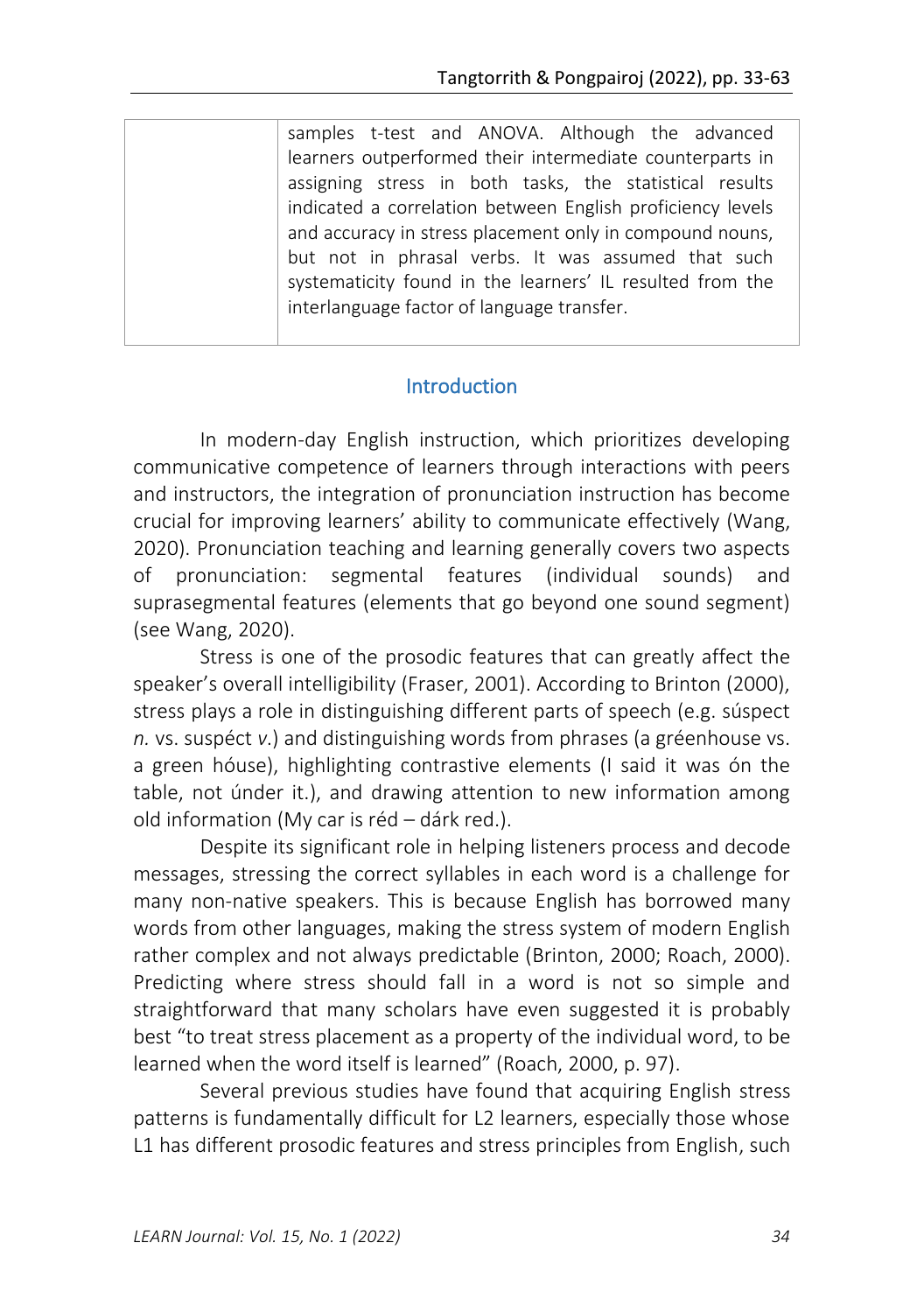as Indonesian (Arienintya, 2017; Karjo, 2016), Vietnamese (Tuan, 2018), Chinese (Liu, 2017), and Polish (Porzuczek & Rojczyk, 2017) learners. In the Thai context, errors concerning English stress placement were also found among Thai learners in production of loanwords (Isarankura, 2018), medical terms (Watanapokakul, 2009), and words with different suffixes and compounds (Jaiprasong & Pongpairoj, 2020). Other variables affecting acquisition of word stress, such as gender, length of language learning, and proficiency, have also been explored. Khamkhien (2010) found that female students significantly outperformed male students in a stress identification task, but whether duration of language learning impacted stress performance could not be concluded. Moreover, a possible correlation between English proficiency levels and accuracy in stress placement was found in Jaiprasong & Pongpairoj (2020), in which the advanced learners outperformed the intermediate learners in most aspects of the tasks. Another factor that possibly affects stress placement accuracy is the nature of a task. It was revealed in Isarankura (2018) and Jaiprasong & Pongpairoj (2020) that learners were more likely to stress the correct syllable of target words when they were shown in isolation than when they were put in sentences.

To the best of our knowledge, there has never been any study on L1 Thai learners' acquisition of English stress patterns with the focus on different types of compound nouns and phrasal verbs. This study therefore aimed to fill in the gap. The hypotheses of the current study were as follows:

- 1. L1 Thai advanced learners can pronounce English compound nouns and phrasal verbs with higher accuracy in terms of stress assignment than L1 Thai intermediate learners.
- 2. Based on the Interlanguage Hypothesis, L1 Thai learners' systematicity of L2 English stress placement is influenced by language transfer.

### Literature Review

### Interlanguage Hypothesis

The term "Interlanguage" (IL) was first introduced by Selinker (1972) as a separate linguistic system or "mental grammar" which evolves while the learner is in the process of acquiring the second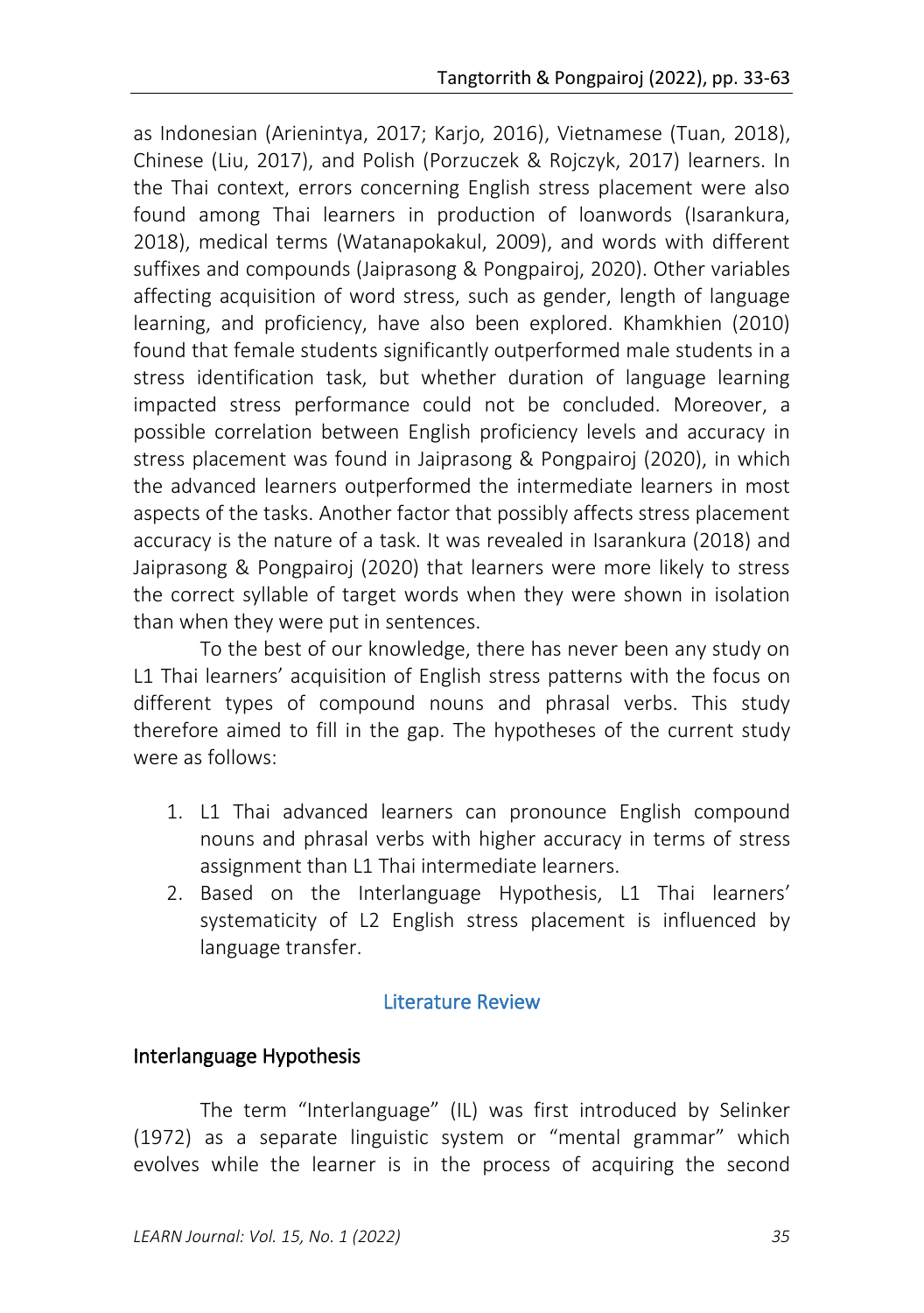language (L2). This system is based on an output of the L2 learner when s/he tries to communicate in the target language, and these utterances usually differ from what native speakers would produce to express the same meaning. Selinker claims that IL contains features between the L2 learner's native language and target language, but not identical to either of them.

IL is considered to be systematic, as the learner's language is controlled by some set of rules at every stage of development. However, this linguistic system is also dynamic and variable at the same time as these rules can change over time after the learner goes through a developmental stage.

Selinker (1972) suggests five psycholinguistic processes which are part of latent psychological structure including language transfer, transfer of training, strategies of L2 learning, strategies of L2 communication, and overgeneralization of L2 rules.

The first process is *language transfer,* which occurs when fossilizable items, rules, and subsystems in IL performance are the result of the learner's native language. In other words, the learner transfers some of the L1 rules or features to L2, such as the frequent use of the rising tone at the end of English wh-questions by L1 Vietnamese learners (Nguyễn & Đào, 2018) and the tendency for L1 Thai learners to drop some sounds in English final consonant clusters since such clusters do not exist in Thai (e.g. pronouncing "milk" as "mill") (see Sahatsathatsana, 2017). Second, *transfer of training* refers to the learner's application of L2 rules learned from training procedures, such as from textbooks or by teachers. Third, *strategies of L2 learning* means various strategies that the learner applies to the learning material in order to acquire L2. Fourth, *strategies of L2 communication* are strategies used by the learner to communicate with native speakers, such as focusing on communication rather than accuracy. The last process is *overgeneralization of L2 rules*, which occurs when the learner applies rules in inapplicable contexts, such as employing regular verb forms with irregular verbs, e.g. \*runned, \*writed, and \*phoenomenons.

According to Selinker (1972), these five processes are not only central to the second language learning but also force fossilizable material upon the surface of the utterance. The term "fossilization" refers to the approximative rules that cannot be eliminated and become part of the stable interlanguage. This means that the learner's ability to learn L2 may cease to develop before s/he can reach the norm of L2.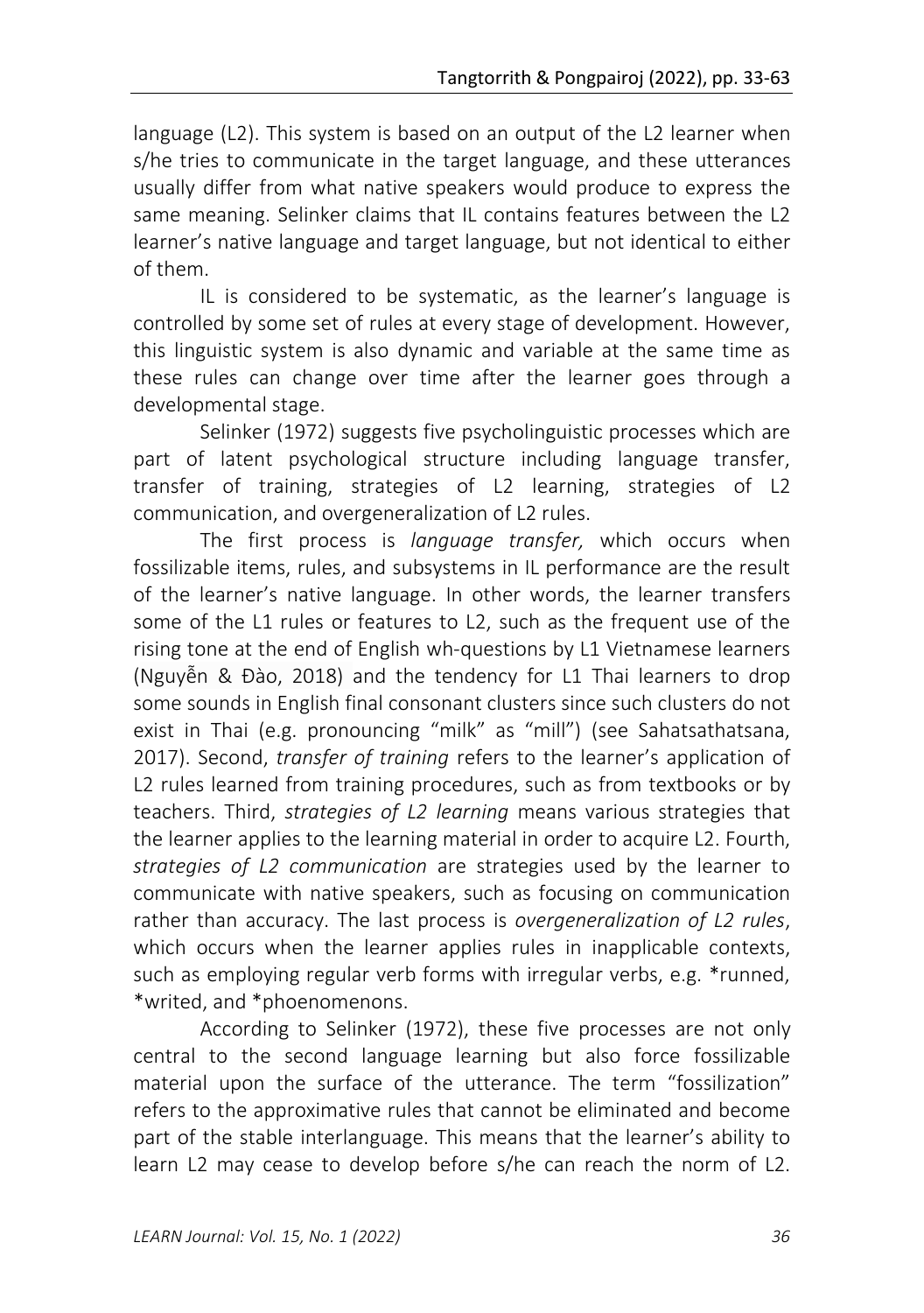Moreover, these rules tend to remain as potential performance and are more likely to re-emerge even though they seem to have been eradicated.

Based on Second Language Acquisition (SLA), IL has been claimed to be the first attempt to understand L2 learners' language system. IL focuses on the source of a learner's linguistic system, in the development and fossilization of learner rules, and in the influence of instruction on each developmental stage, rather than paying attention solely to whether or not learners are making errors (Selinker, 1972; Corder, 1982)

The L2 learner's language is considered to be a kind of unique language which has its own systematic rules. Data on IL can be obtained by elicitation of learner's judgements of grammaticality and/or observation of learners' communicative performance.

Finally, if the general principles of development of IL are found, these may help teacher to understand language learning process of the learner and can applied to find more effective ways of L2 teaching.

# Stress

# *Definition of Stress*

Stress, which is a suprasegmental feature, refers to emphasis or prominence given to a certain syllable in a word (lexical stress), or a certain word in a phrase or sentence (phrasal or sentence stress). Sound characteristics that make a syllable perceived as stressed usually include loudness, pitch, and vowel length (Roach, 2000).

# *The Stress System of English*

In English, stressed syllables are usually described as those that are longer, louder, and higher in pitch with full articulation of vowel sounds, while unstressed syllables are said less distinctly with lower pitch and often with reduced vowels (Hall & Hastings, 2017; Roach, 2000). There are three degrees of stress in English: primary, secondary, and weak. For example, the word *ìntrodúce* is primarily stressed on the third syllable and secondarily stressed on the first syllable, while the second syllable of the word receives weak stress and its vowel is reduced to /ə/.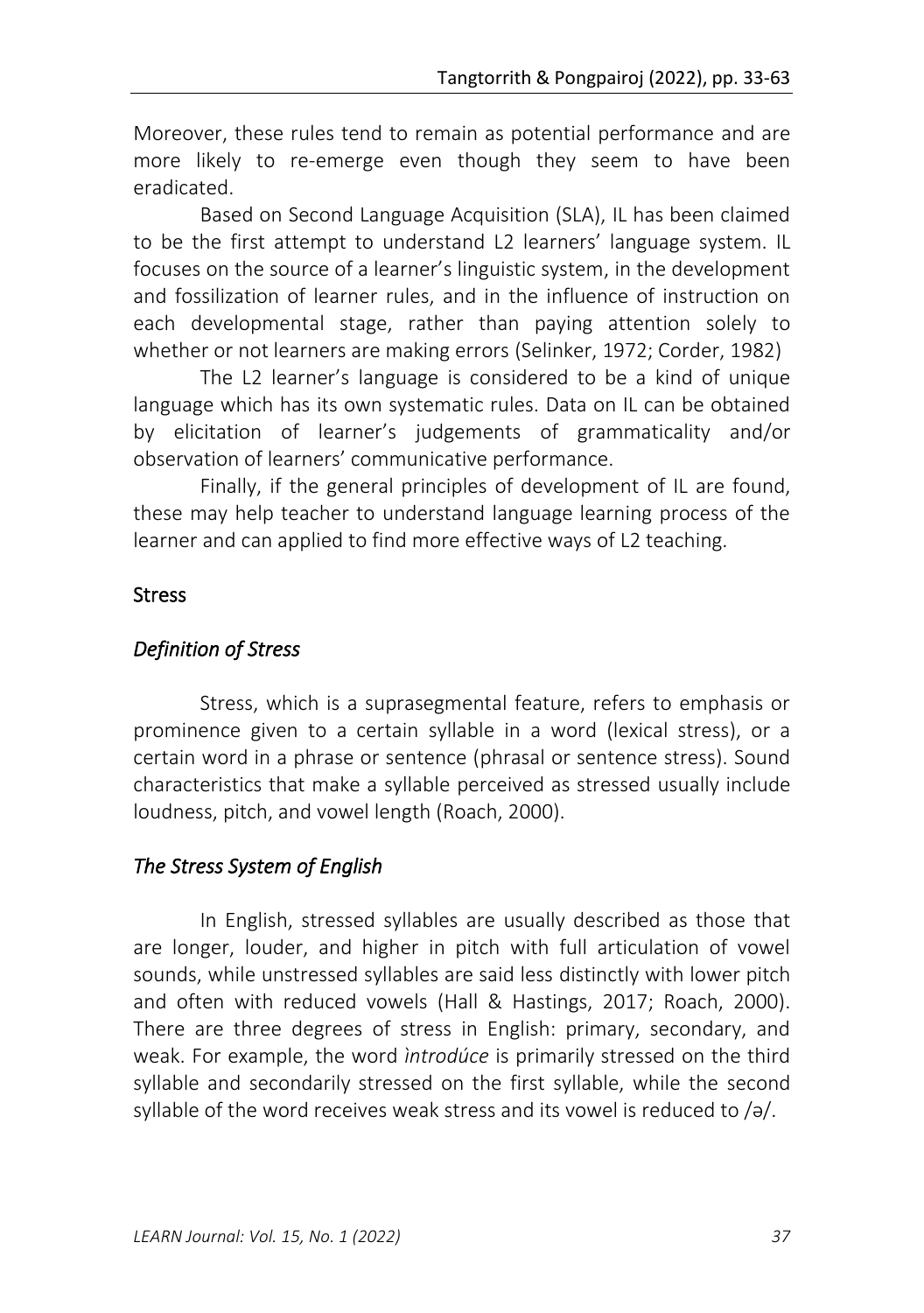English is categorized as a free-stress language, which means the position of stress varies from word to word (Isarankura, 2016). However, rules concerning word stress could be formulated based on word classes. For instance, the majority of two-syllable nouns and adjectives have the primary stress on the first syllable (e.g. bóttle and cómmon), while the majority of disyllabic verbs have the primary stress on the second syllable (e.g. confíne and annóunce) (Yavaş, 2020). For many disyllabic nouns and verbs that are the same in the written form, the nouns are stressed on the first syllable, whereas the verbs on the second (e.g. pérmit *n.* vs. permít *v.*) (Yavaş, 2020). Reflexive pronouns are stressed on the final syllable (e.g. mysélf and themsélves) (Celce-Murcia et al., 2016). Word stress can also be determined by suffixes added to words (Celce-Murcia et al., 2016; Yavaş, 2020). Words with *stress-neutral suffixes* are stressed on the original syllable (e.g. cáreful, pérmanently, néighborhood, decísiveness, and advénturer). Words with *stress-demanding suffixes* have the primary stress on the syllable containing those suffixes (e.g. enginéer, interviewée, Japanése, and picturésque). Words with *stresschanging suffixes* are stressed on the syllable before the suffixes (e.g. symbólic, grammátical, idéntity, geógraphy, and biólogy).

Stress of compound nouns and phrasal verbs will be discussed in English compounds section.

# *The Stress System of Thai*

Stressed syllables in Thai share similar characteristics with English counterparts. That is, they are perceived as louder and said with longer vowels than unstressed syllables (Isarankura, 2016). Unlike English, Thai is considered a fixed-stress language, in which the last syllable of polysyllabic words usually receives the strongest stress (Luksaneeyanawin, 1983; Peyasantiwong, 1986). Secondary and tertiary stresses are also fixed on certain syllables, but they could be optional in natural speech (Isarankura, 2016)

# English Compounds

A compound is a word formed by combining two or more units, each of which can stand alone as a word (Aarts et al., 2014). Compounds include compound nouns, compound adjectives, and compound verbs. Compound nouns and phrasal verbs, which are part of compound verbs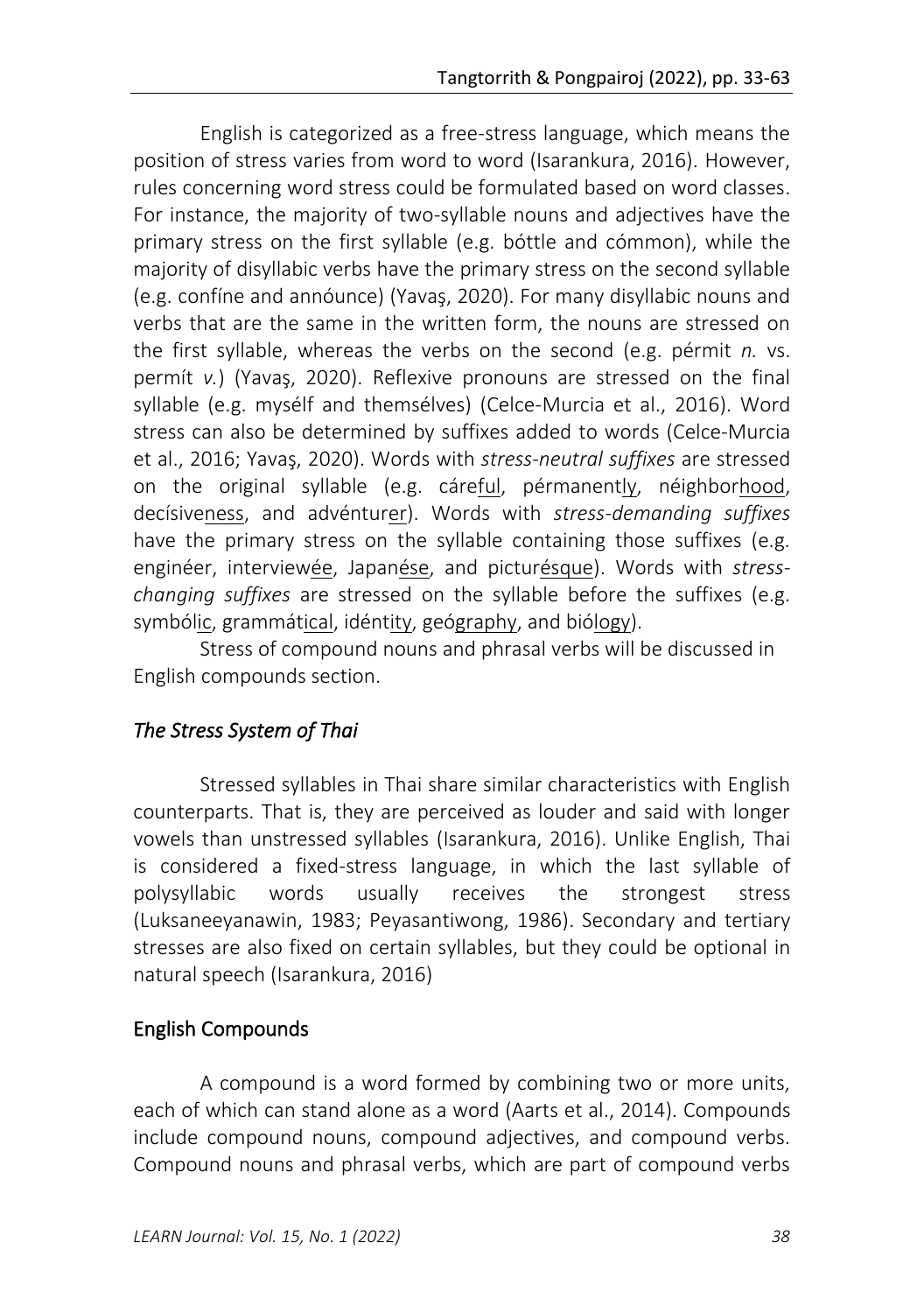(see Aarts et al., 2014; McArthur et al., 2018), were the focus of this study.

#### *English Compound Nouns*

A compound noun is a noun made up of two or more words. Compound nouns can be formed by combining two nouns (e.g. wéekend), an adjective and a noun (e.g. déadline), a verb and a noun (e.g. bréakfast), a particle and a noun (e.g. áftersun), or they can be nouns derived from a phrasal verb (e.g. knóckout) (Collins, 2021). Compound nouns may be written as one word (e.g. bóyfriend), separate words (e.g. póst office), or with a hyphen (e.g. chéck-in).

Compound nouns are usually heavily stressed on the first element, but some do not follow this common stress pattern (e.g. apple píe, paper pláte, washing-úp) (see Collins et al., 2019). This common stress pattern of compound nouns is used to distinguish compound nouns from noun phrases (Celce-Murcia et al., 2016). For instance, 'the Whíte House' (= home of the US President) and 'a bláckbird' (= a type of bird) are compound nouns with the primary stress on the first element of each, while 'the white hóuse' and 'a black bírd' are noun phrases with the primary stress on the second element.

### *English Phrasal Verbs*

A phrasal verb is a multi-word verb consisting of a lexical verb and at least one particle, which are combined to form a single unit (Aarts et al., 2014). According to DeCapua (2017), phrasal verbs can be classified into three groups:

(1) intransitive and separable (e.g. The plane *took off* in the morning.)

(2) transitive and inseparable (e.g. Tom *takes after* his grandpa.)

(3) transitive and separable (e.g. I forgot to *turn* the assignment *in*.)

Unlike compound nouns, stress usually falls on the second element, or the particle, of a phrasal verb (e.g. break dówn, carry óut). Therefore, in the case of phrasal verbs that have a corresponding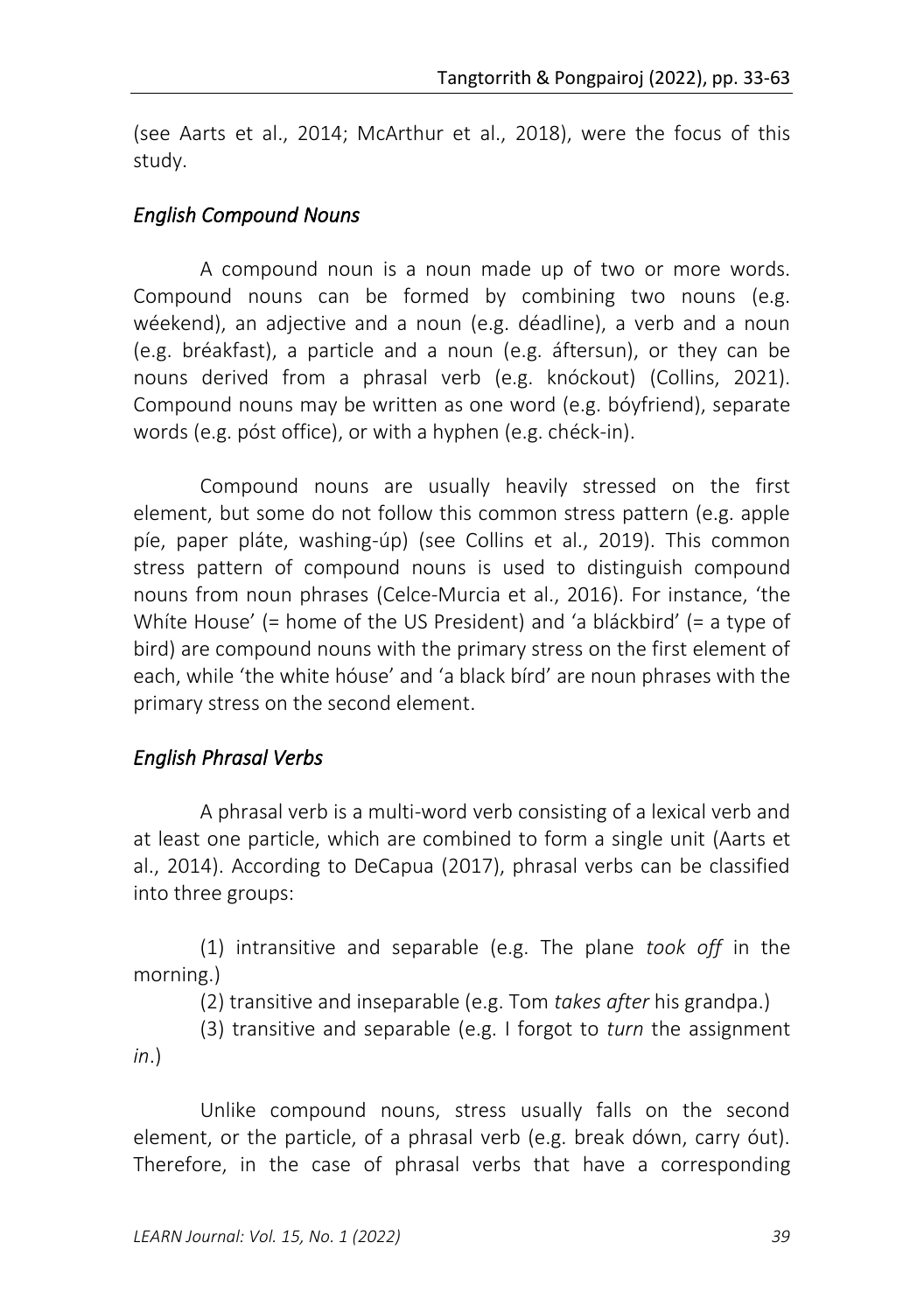compound noun, stress would help express the intended meaning (e.g. break dówn *v.* vs. bréakdown *n.)*.

### Previous Studies on the Acquisition of English Stress Patterns

In this section, previous studies on the acquisition of English stress patterns in both non-Thai and Thai contexts are discussed.

Karjo (2016) explored the incorrect placement of lexical stress in Indonesian learners of English. In this study, thirty undergraduate students were asked to complete an intermediate repetition task – listening to 80 English words selected from Coxhead's Academic Word List and repeating them after each of them had been aurally presented. It was found that although the participants were provided with input before saying each word, they still could not correctly assign lexical stress. Five possible factors contributing to errors in stress placement were vowel height influence, mispronunciation of vowel, vowel length influence, misidentification of syllable structure, and orthographic influence.

Liu (2017) explored English stress placement based on negative transfer. In this study, seventy college students with L1 Chinese and L2 English read a story of around 600 words out loud, and ten participants with the most errors were later asked to give an interview. The results indicated that disyllabic English words were the most challenging for the Chinese learners to correctly assign stress, followed by tri-syllabic words. The researcher suggested three factors which could account for such errors, which were the learner's lack of knowledge concerning English syllabic structure, incorrect lengthening of vowel sounds in unstressed syllables, and unawareness of exceptions to certain stress rules. The researcher concluded by suggesting that teachers should emphasize the importance of English pronunciation in language classes.

Porzuczek & Rojczyk (2017) investigated the relations between production accuracy and metalinguistic knowledge concerning English word stress of Polish learners of English. The participants were divided into two groups: low proficiency learners with no phonetic training and high proficiency students who had completed phonetic training. Two tasks were employed: an oral production task, in which the participants read words aloud naturally, and an identification task, where they identified the syllable of each word that receives stress. In both tasks, the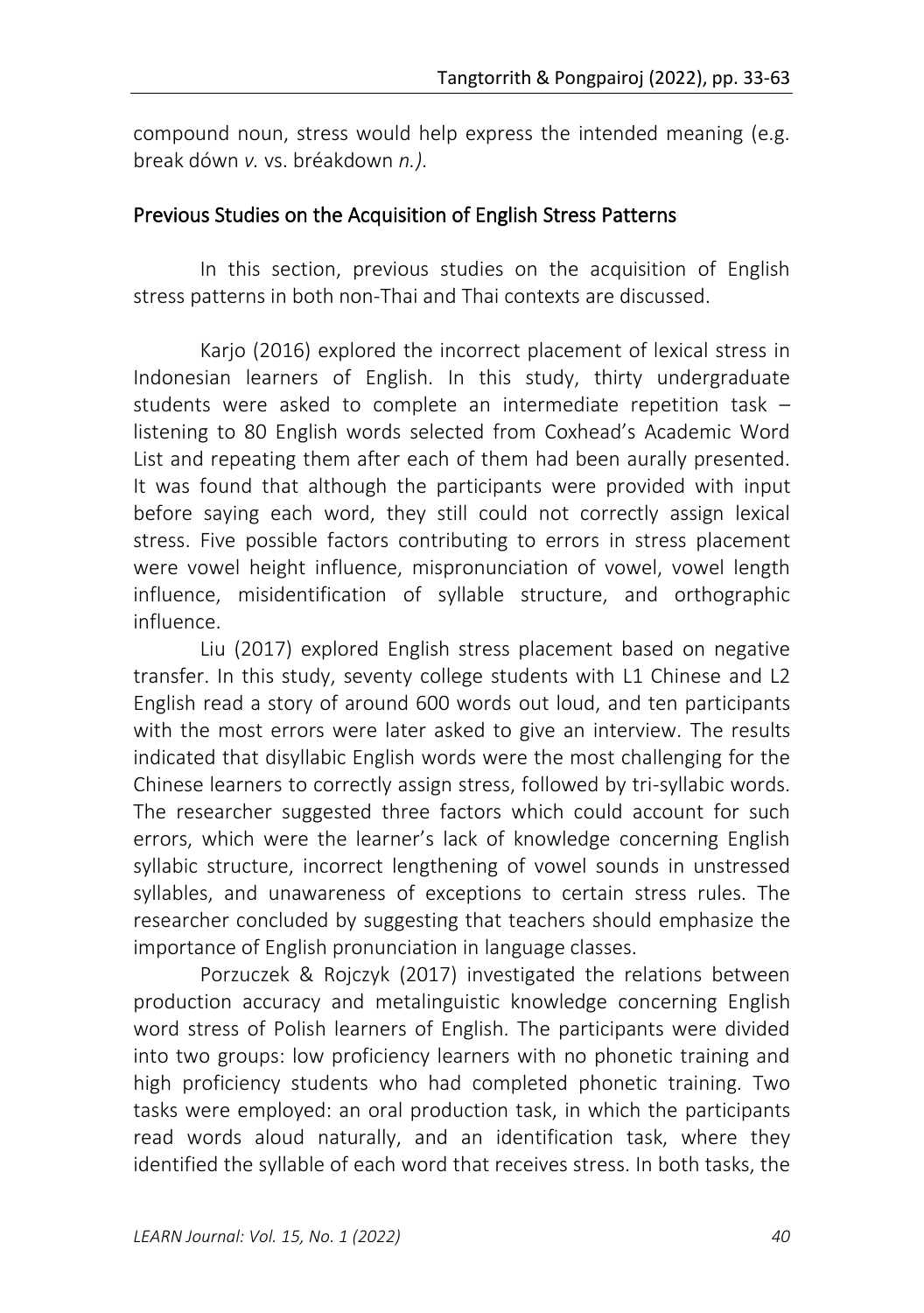high-proficiency group outperformed the other, leading to the conclusion that proficiency and phonetic training had great effects on both performance and competence of Polish learners. The researchers also indicated that having been exposed to spoken English as output could be another reason for the high proficiency group's superior performance in both conscious and subconscious aspects of English word stress acquisition.

Tuan (2018) examined Vietnamese elementary learners' recognition and production of English word stress. The learners' stress recognition and production of English lexical stress were measured through two different tasks of word stress assignment (a written test and an oral-reading test), and then an interview was conducted. The results of the written test showed that the L1 Vietnamese learners could successfully identify lexical stress, while those from the production task were not satisfactory, which could be due to L1 negative transfer as their L1 is a tonal language and their L2 is a stress-timed language. The learners' inconsistent performance could be explained by the fact that, in the reading task, the learners could not automatically activate their mental representations of lexical stress patterns, while such representations were accessible in the untimed written task. A correlation between the participants' production and the perception of lexical stress patterns was also observed.

Apart from studies on the acquisition of English word stress by L2 learners from different L1 backgrounds, those by L1 Thai learners were also explored.

Watanapokakul (2009) examined stress production and identification in English polysyllabic medical terms by first-year medical students and investigated their opinions on word stress in the medical profession. The instruments were a list of polysyllabic medical terms randomly chosen from a coursebook to test the participants' stress production and identification, and a four-point Likert scale questionnaire. The results showed that the learners had difficulties correctly pronouncing words with many syllables and that there was a correlation between the learners' competence and performance concerning lexical stress. Admitting their insufficient knowledge about lexical stress, most participants acknowledged the importance of word stress, which could affect communication in their profession.

Khamkhien (2010) studied Thai learners' pronunciation competence with regard to word stress and investigated whether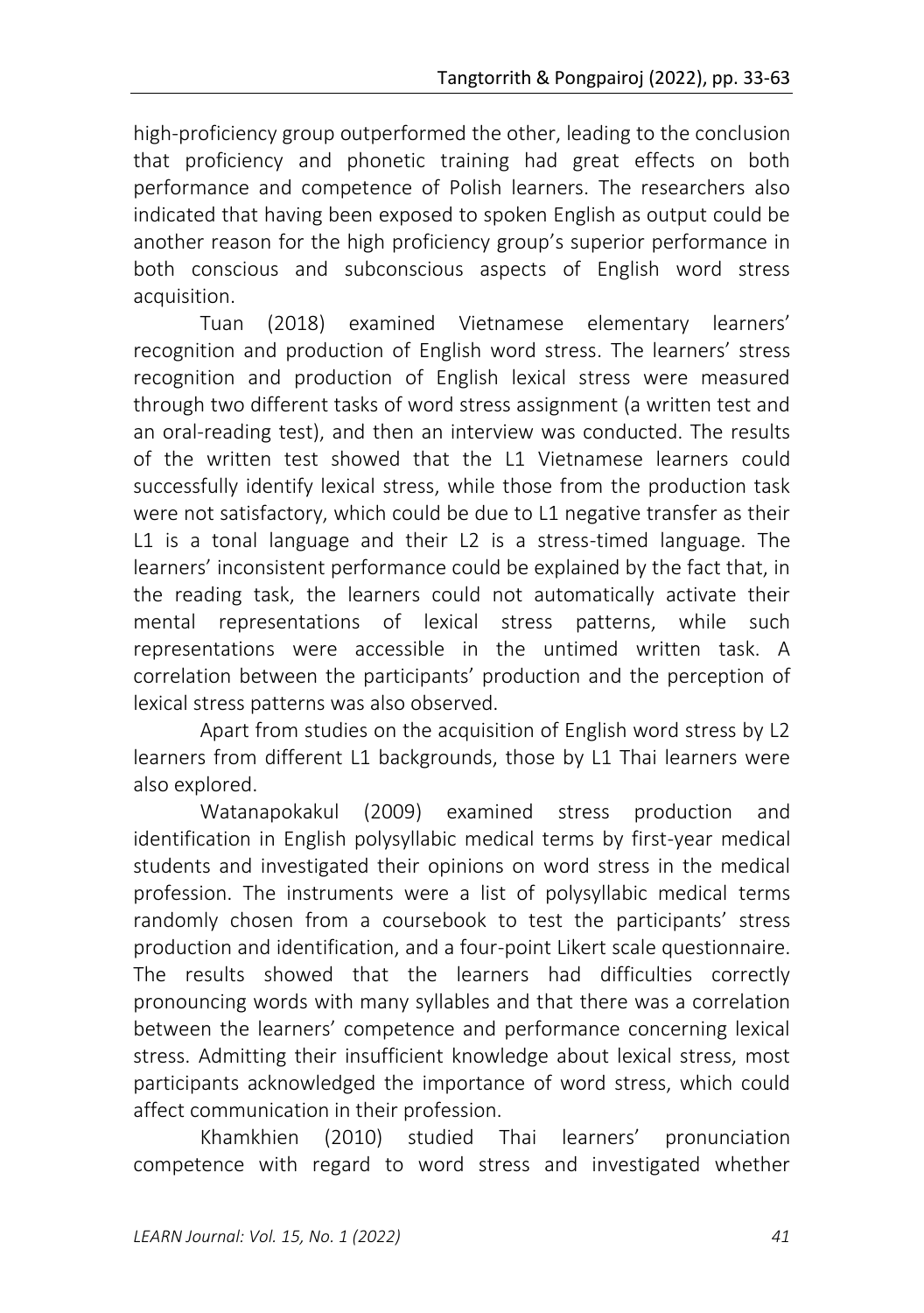gender, faculty, and years of studying English had an effect on such competence. Ninety undergraduate students from three different science-related faculties were asked to complete a background questionnaire and a stress identification task, which consisted of 40 words selected from textbooks. The results showed that their performance was unsatisfactory considering that these words should be familiar to them. Statistical analysis revealed that gender was a significant predictor of Thai learners' performance in the stress identification task, in which female students outperformed male counterparts, but faculty of study and duration of studying English were not.

Isarankura (2018) investigated how L1 Thai learners pronounced and marked English stress in English loanwords. The participants were third-year English major students of two different English proficiency levels. Three tasks were employed: reading 30 target loanwords in sentences, reading the same words in isolation, and marking the primary stress of each target word. The results suggested transfer of L1 on L2 pronunciation, particularly in disyllabic loanwords, in which the learners tended to say the last syllable with full vowel length, causing the native speaker rater to perceive that syllable as being stressed. It was concluded that L1 transfer from the Thai phonological system impacted highly on less formal speech styles, i.e., in the reading-in-sentences task, possibly due to the fact that the participants did not pay attention to English stress rules in sentences and that they were familiar with Thai pronunciation of those frequently used loanwords.

Pakjamsai & Pongpairoj (2018) conducted a study to compare the effectiveness of explicit and implicit instruction of L2 English word stress among L1 Thai learners. The participants were equally divided into two groups. After the pre-test, in which the learners recorded their pronunciation and marked the stress of target words, one group was provided with rules of English word stress, while the other was given lists of words together with a recording of an English native speaker which they listened to and repeated. Finally, both groups completed the posttest. The score comparison between the two groups indicated explicit instruction led to higher rates of immediate improvement of word stress production and identification.

Jaiprasong & Pongpairoj (2020) investigated L1 Thai learners' English word stress production in words with different suffixes and compounds. Twenty undergraduate students – 10 intermediate learners and 10 advanced learners participated in two tasks: reading words in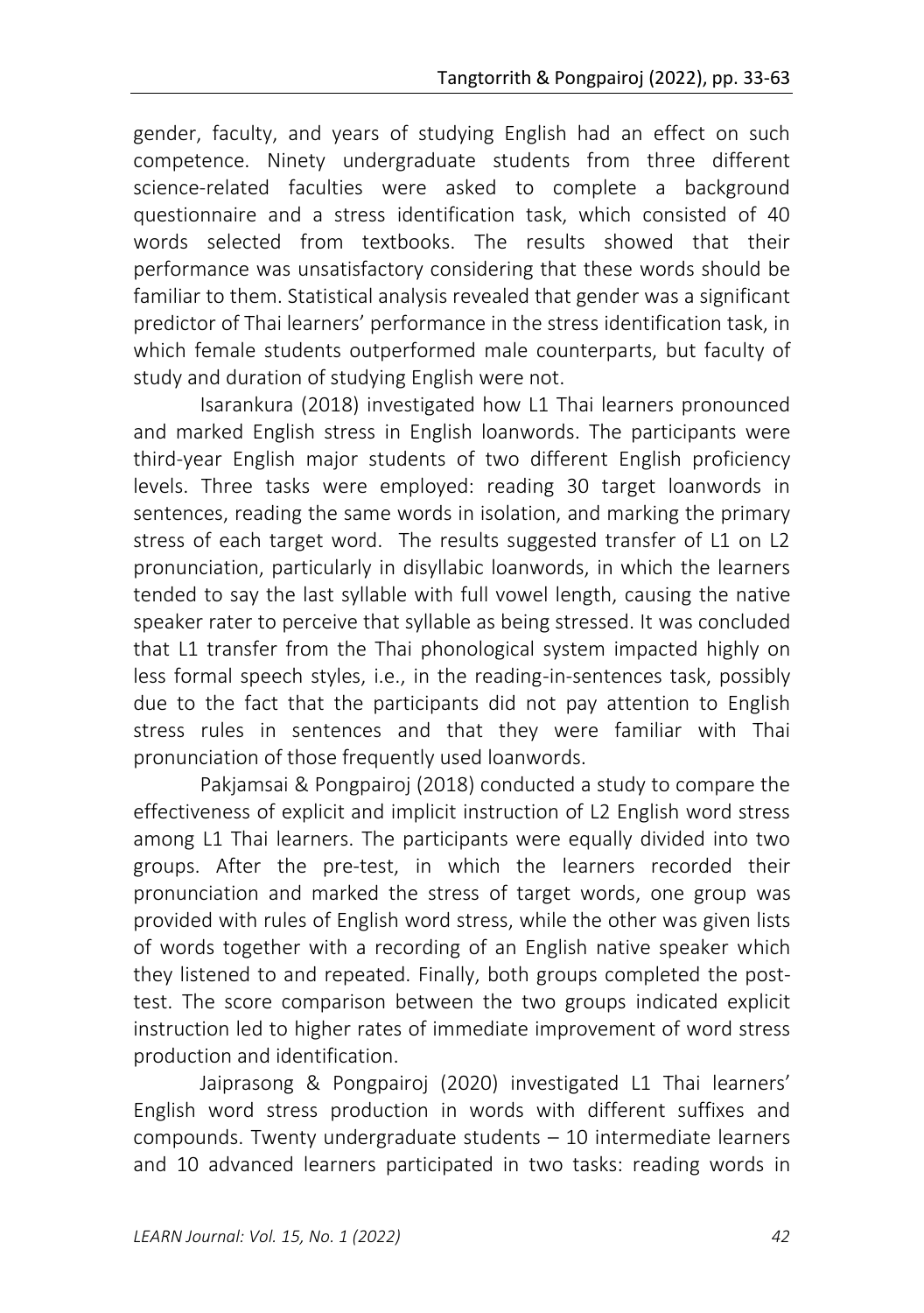isolation and reading words in sentences. The results revealed overall higher stress accuracy in the first task than the second, and superior performance of the advanced group in most types of words in both tasks. Several stress assignment errors made by the participants were attributed to the differences between the stress patterns of English and Thai. As there was inadequate pronunciation content in English textbooks used in Thailand, the researchers suggested teachers include the similarities and differences between the stress patterns of the two languages in their lessons for higher accuracy in word stress production.

It is worth noting that previous research on the acquisition of English stress patterns tended to focus on stress in words containing different numbers of syllables. To the best of our knowledge, there have been no studies conducted to systematically investigate L1 Thai learners' stress assignment focusing on different types of English compound nouns and phrasal verbs that have a corresponding compound noun. This study was thus conducted to fill in this gap.

# Methodology

### Participants

The participants in this study were 60 L1 Thai first-year students from nine different faculties at Chulalongkorn University (CU), Bangkok, Thailand, namely Allied Health Sciences, Architecture, Arts, Economics, Education, Engineering, Pharmaceutical Sciences, Political Science, and Science. The participants were equally divided into two English proficiency groups, namely intermediate and advanced, based on their CU-TEP<sup>1</sup>, TOEFL, and IELTS scores as shown in Table  $1^2$ . It should be noted that Common European Framework of Reference for Languages (CEFR) was used to determine the ranges of the three English test scores of intermediate learners (B1) and advanced learners (C1).

# Table 1

| Tests       | Intermediate group | Advanced group |
|-------------|--------------------|----------------|
| CU-TEP      | 35-69              | 99-120         |
| TOEFL (iBT) | 42-71              | 95-113         |
| IEI TS      | $4.0 - 5.0$        | $7.0 - 8.0$    |

*Ranges of English Test Scores for Each Proficiency Group*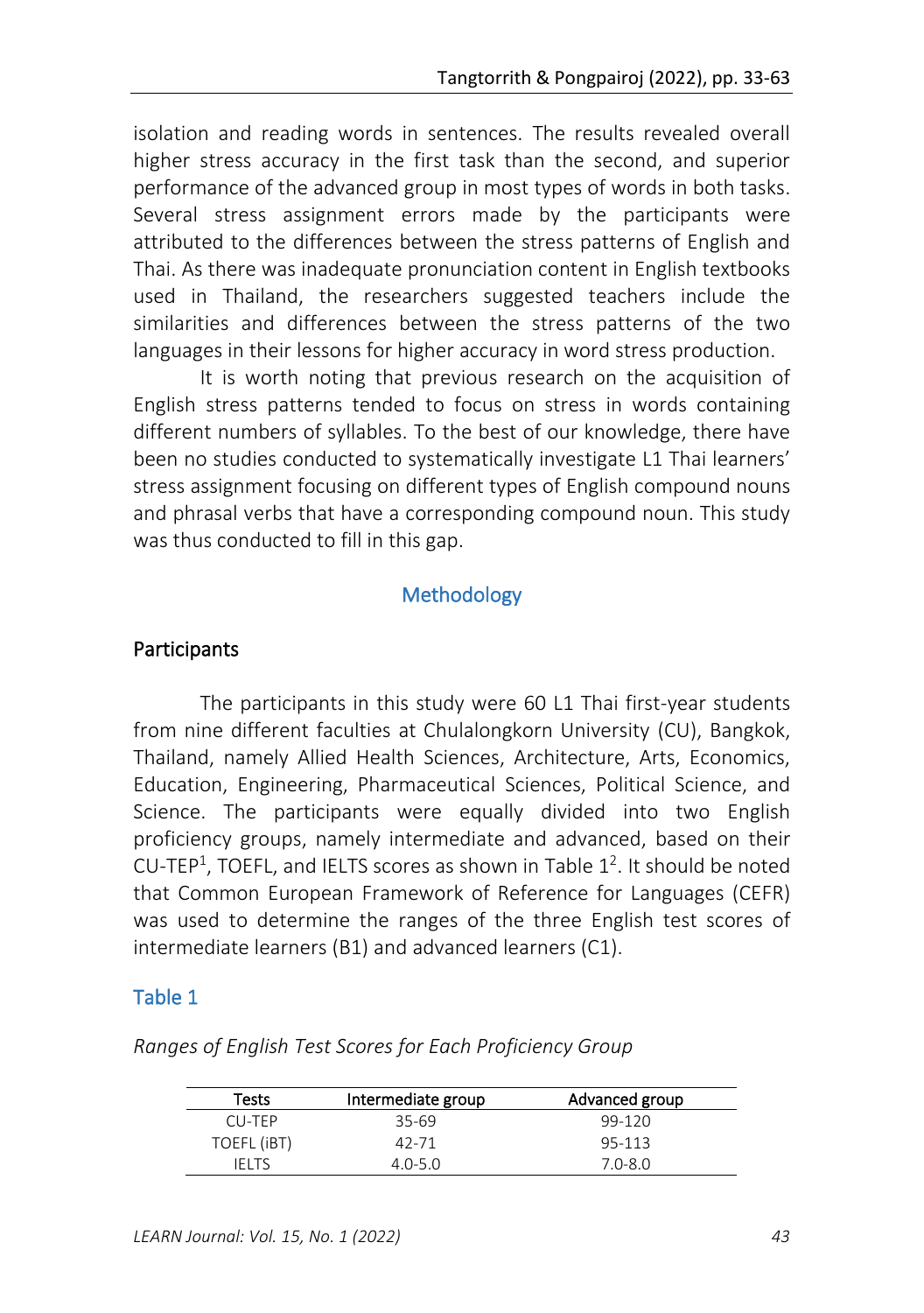### Research Instruments

Two research instruments were employed to measure stress production accuracy of the participants. The first task aimed to measure pronunciation accuracy of different kinds of compound nouns based on how they were formed, while the second task focused on the pronunciation of compound nouns and their corresponding phrasal verbs. In both tasks, the participants were asked to read sentences which contained target disyllabic compound nouns and phrasal verbs aloud. Each sentence was 10-14 words in length and one target compound noun or one target phrasal verb was placed at the end of the sentence. The sentences were designed in a way that compound nouns were uniformly singular and phrasal verbs were not inflected with any suffixes. Also, to reduce chances of the participants knowing what they were being tested on, sentences with target compound nouns and phrasal verbs were randomly mixed with sentences of similar length and difficulty serving as distractors.

The first task, or the compound noun task, consisted of 30 sentences with 12 test sentences, each of which featured a compound noun (four compound nouns derived from N + N, such as '*textbook*'; four derived from ADJ + N, such as '*software*'; and four derived from V + Par, such as 'backup'<sup>3</sup>), and eighteen distractors. All target compound nouns were primarily stressed on the first syllable. Three examples of task items are shown below:

(1) a. He painted his room black without asking for permission from the landlord.

b. Considering the work progress, I am not certain that we will meet the deadline.

c. Sam claimed that he hadn't received prior notice of the layoff.

The target words of 1a, 1b, and 1c were 'landlord' (N-N), 'deadline' (ADJ-N), and 'layoff' (V-Par), respectively. The first element of each word, i.e. 'land', 'dead', and 'lay', was primarily stressed.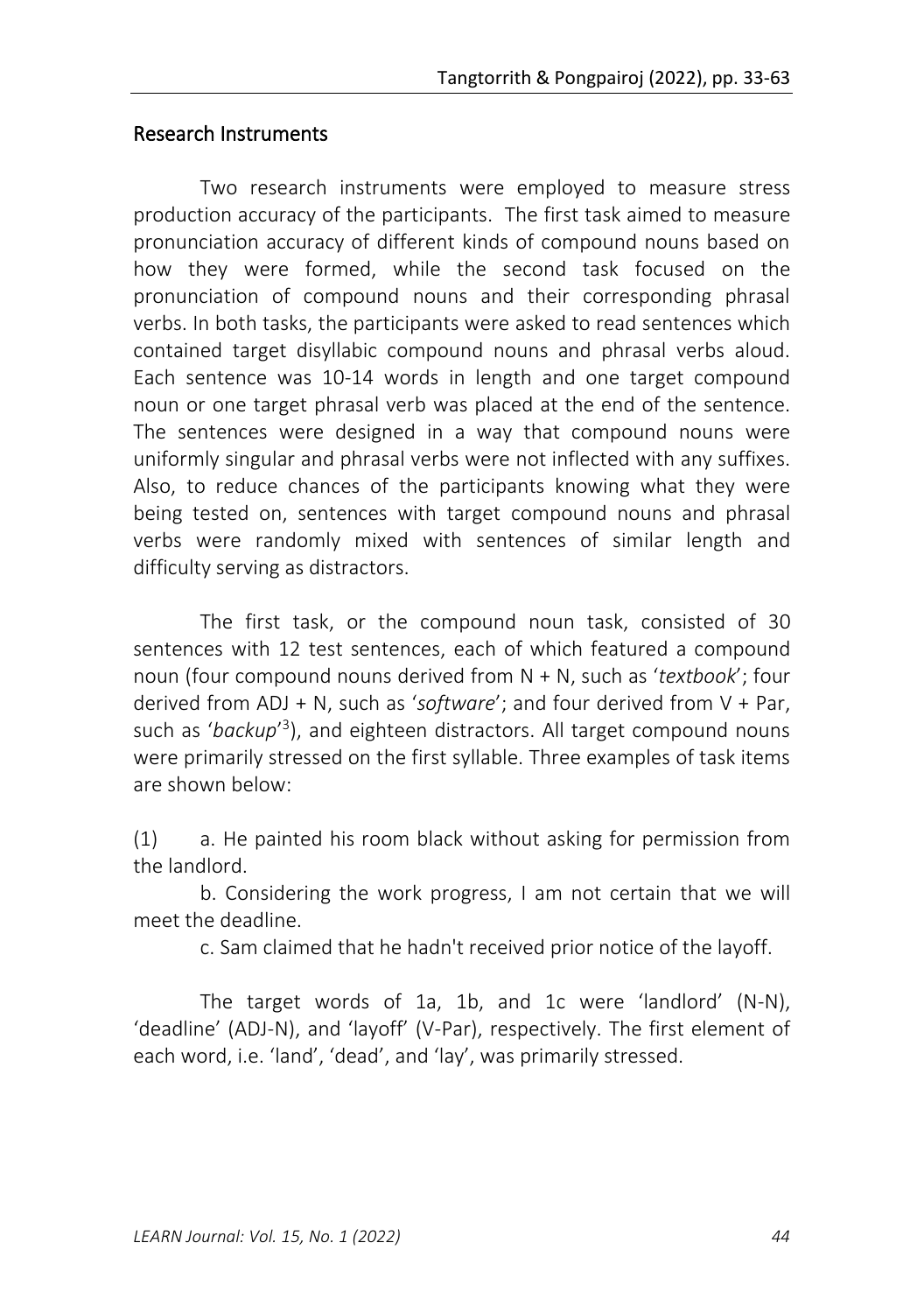# Table 2

| N - N     | ADJ - N    | V - Par      |
|-----------|------------|--------------|
| landlord  | deadline   | layoff       |
| nightmare | background | workout      |
| textbook  | sidewalk   | backup       |
| warehouse | software   | breakthrough |

*List of Target Compound Nouns in Task 1*

The second task, or the compound noun - phrasal verb task, consisted of 20 sentences with eight test sentences, each of which featured either a compound noun or its corresponding phrasal verb (e.g. '*workout*' and '*work out'*), and 12 distractors. All target compound nouns were stressed on the first syllable, while all target phrasal verbs were primarily stressed on the second syllable. Two examples of task items are shown below:

(2) a. Several companies refused to hire Mark because he was a university dropout.

b. Suffering from severe depression, she thought it was best to drop out.

In 2a, the target word was the compound noun 'dropout' with the primary stress on 'drop', while in 2b, the target word was the phrasal verb 'drop out' with the primary stress on 'out'.

# Table 3

*List of Target Compound Nouns and their Corresponding Phrasal Verbs in Task 2*

| Compound nouns | Corresponding phrasal verbs |
|----------------|-----------------------------|
| dropout        | drop out                    |
| breakup        | break up                    |
| comeback       | come back                   |
| cleanup        | clean up                    |

The compound nouns and phrasal verbs used in this research were selected according to two criteria: appropriate level of difficulty and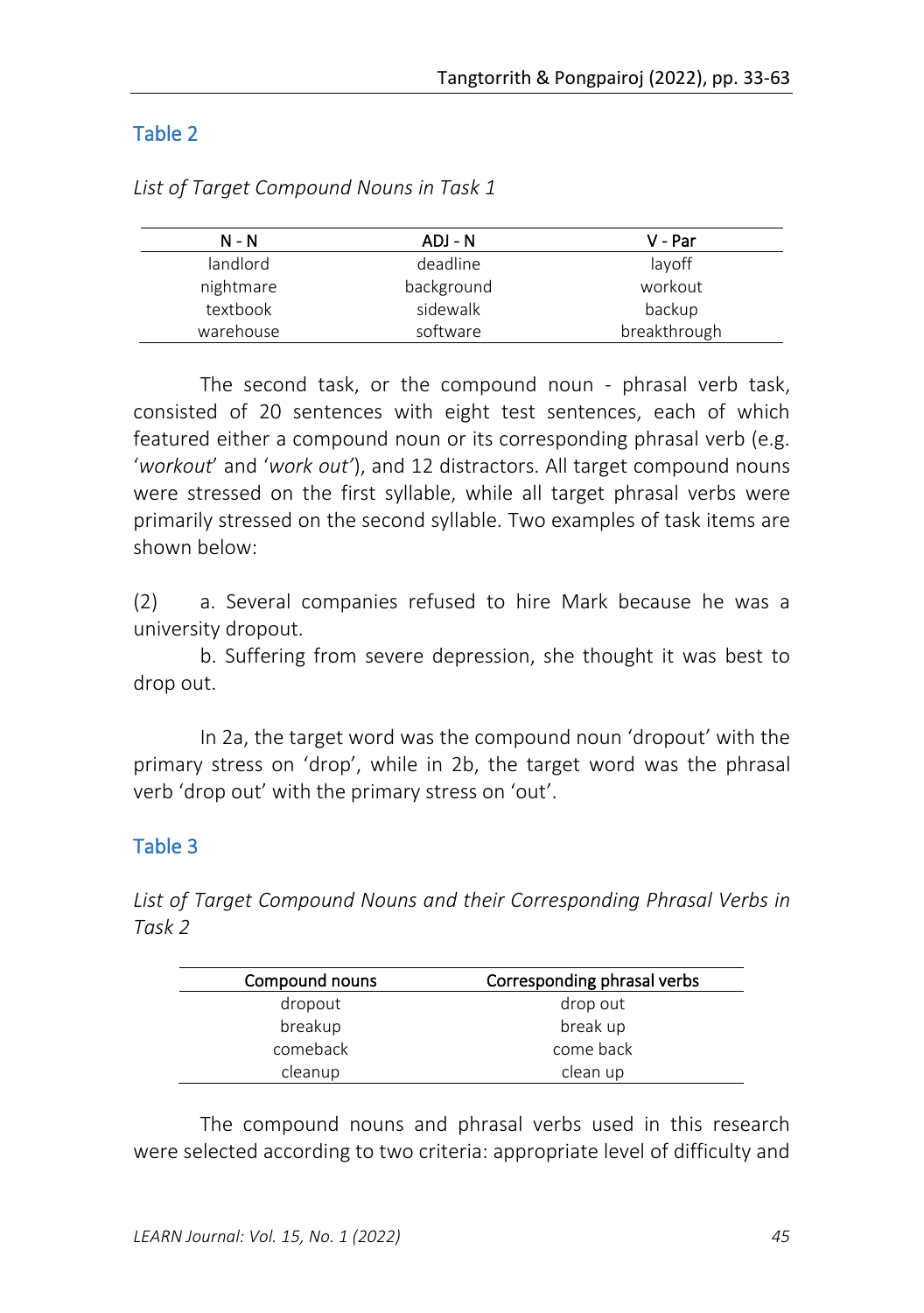high frequency. They were taken from NIETS<sup>4'</sup>s vocabulary list compiled from commercial English textbook series, all of which were approved by Thai Ministry of Education to be used in schools. Then the words on the list were checked for frequency in The Corpus of Contemporary American English (COCA) and ranked from highest frequency to lowest frequency. Only compound nouns and phrasal verbs with high frequency were included in the tasks. However, since there were not adequate compound noun-phrasal verb pairs in the list for Task 2, the researchers needed to add two compound nouns and one phrasal verb, i.e."cleanup", "dropout", and "break up", respectively, so that there would be enough task items (see Appendices B and C for task sheets).

Both tasks were verified for their content validity using the Index-Objective Congruence (IOC), developed by Rovinelli and Hambleton (1977), to determine whether they can adequately measure the knowledge as indicated in the objectives of the tasks, i.e. stress assignment in compound nouns and phrasal verbs. Three experts <sup>5</sup> were recruited to evaluate each task item, giving the scores ranging from 1 to - 1. The descriptions of the scores are as follows:

(3) 1 point: The task item was judged as congruent with the task objectives.

> 0 point: The task item could not be judged as either congruent or incongruent with the task objectives.

-1 point: The task item was judged as incongruent with the task objectives.

For each item, the scores from the three experts were added up and divided by the number of experts, as shown in the formula below.

| (4) |            | $\overline{OC}$ = $\overline{SR}$ |
|-----|------------|-----------------------------------|
|     | $\Sigma$ R | = the sum of the experts' scores  |
|     | n -        | $=$ the number of experts         |

Each task item had to score higher than 0.5 in order to be deemed as an appropriate and valid task item. All the items administered to the subjects passed the IOC, with both the first task and the second task scoring 1, and both tasks were employed in a pilot study before the main study was carried out<sup>6</sup>.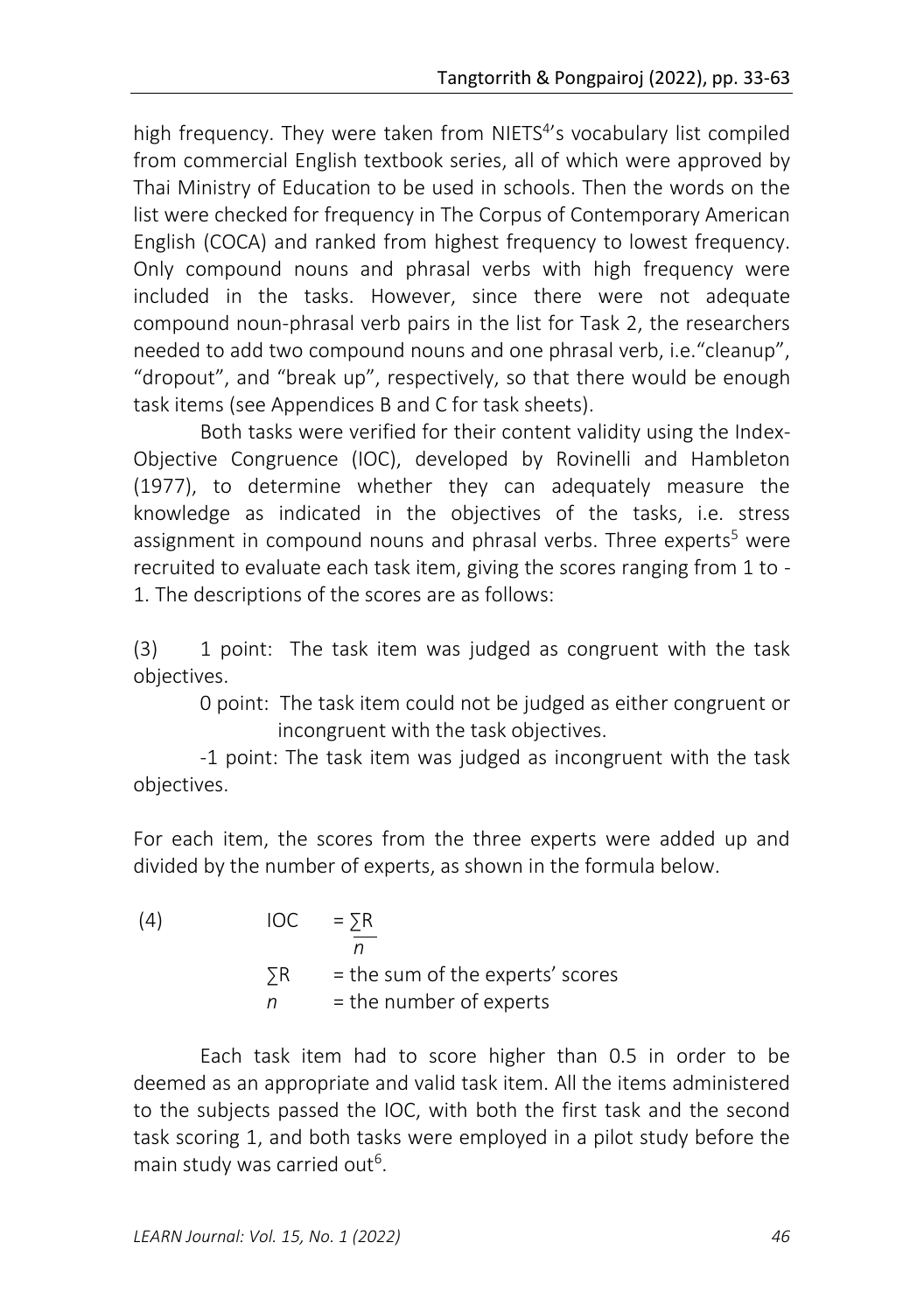# Procedure

Due to the COVID-19 situation, the administration of both tasks and data collection were done online. The researchers arranged to meet with small groups of participants (not more than four participants per session) via Zoom Cloud Meeting to administer the tasks in the second semester of the 2020 academic year. The participants would be sent a file containing sentences for Task 1, in which they were to record themselves reading all the sentences and submit the recording to the researchers within ten minutes so that they would read all the items spontaneously. Then the process would be repeated for Task 2, except that the participants would be given eight minutes as there are fewer sentences in this task. It should be noted that the participants were instructed to apply short pauses between sentences in both tasks so that sentence boundaries would be made clearer.

All the recordings from both tasks were then checked for stress assignment of target compound nouns and phrasal verbs by the three experts. Four rating codes, as shown below, were used to rate the pronunciation of each target word. The experts could also add additional comments (if any) next to the scores they gave.

| ۰, |  |
|----|--|

| Codes | <b>Descriptions</b>                                                                 |
|-------|-------------------------------------------------------------------------------------|
|       | The word was correctly stressed.                                                    |
| 0     | The word was not correctly stressed.                                                |
| W     | The word was mispronounced in a way that would greatly affect intelligibility.      |
|       | The target word/the sentence containing the target word wasn't read or<br>recorded. |

The data collected were then analyzed using an independentsamples t-test and ANOVA to determine the (non-) significance of stress placement accuracy in compound nouns and phrasal verbs between the two participant groups. To ensure that data collected would truly represent the participants' stress production performance, only the pronunciations of participants who received all numeric scores  $-$  i.e. 1 (correct) or 0 (incorrect) – in each word set would be used for data analysis.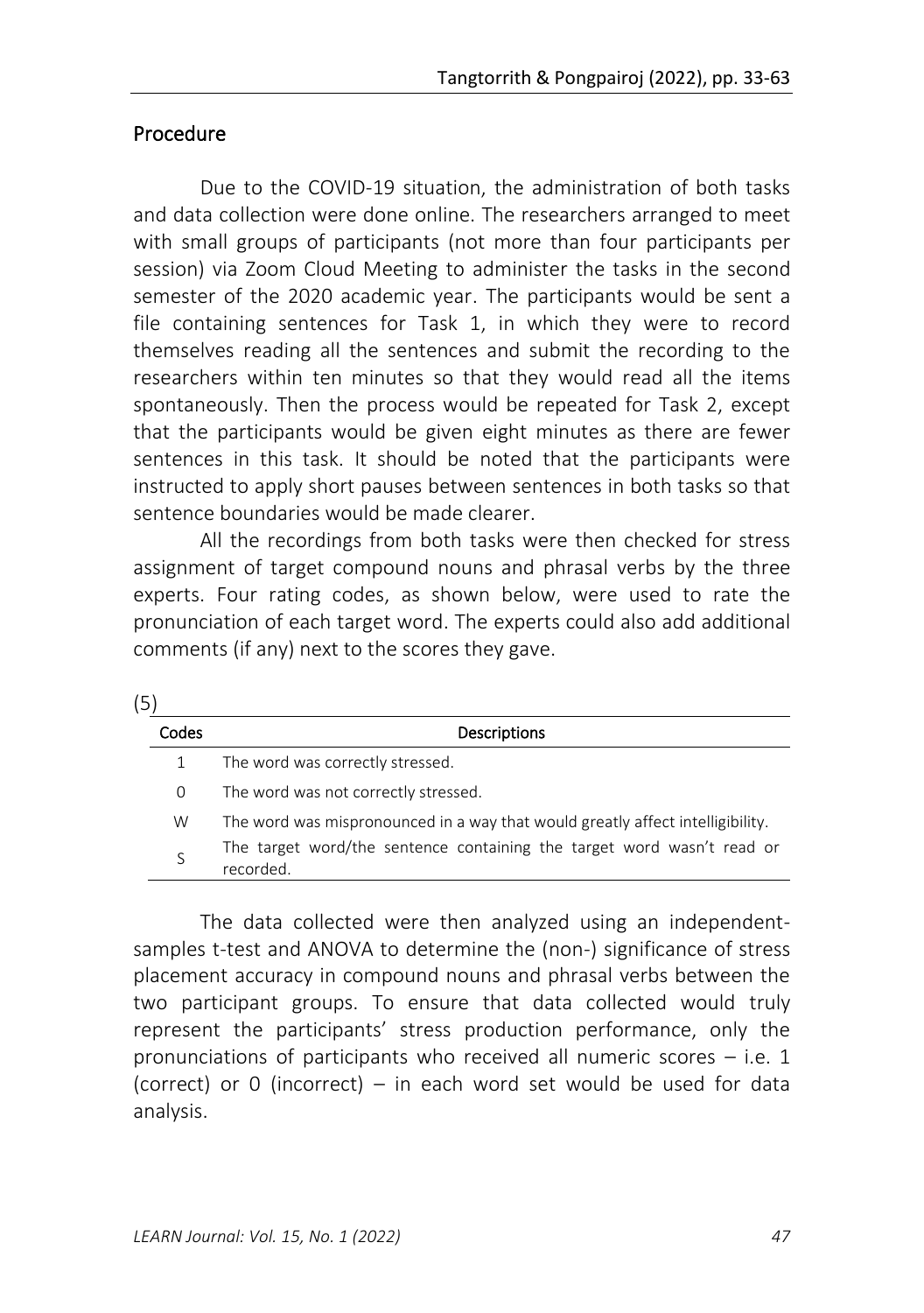# Results and Discussion

In this section, the results of the study will be primarily discussed in accordance with each task.

# The Compound Noun Task

In the compound noun task, the proportions of scores and percentages showed that, for the advanced group, the correct stress production rates in the three compound noun types were quite high, i.e. 89.18% for ADJ-N compound nouns, 81.03% for N-N compound nouns, and 77.88% for V-Par compound nouns. On the contrary, the appropriate stress production in the intermediate group were at low rates, i.e. 50% for ADJ-N compound nouns, 37.93% for N-N compound nouns, and 38.10% for V-Par compound nouns. The data are shown in Table 4 below:

# Table 4

*Comparison of Correct English Stress Placement in Each Compound Noun Type*

| Types of          |                     | Advanced group ( $N = 30$ ) |       |       | Intermediate group ( $N = 30$ ) |       |
|-------------------|---------------------|-----------------------------|-------|-------|---------------------------------|-------|
| compound<br>nouns | Mean<br>Percentages |                             | SD    | Mean  | Percentages                     | SD    |
| ADI-N             | 3.567               | 89.18%                      | 0.626 | 2.000 | 50.00%                          | 1.195 |
| $N-N$             | 3.241               | 81.03%                      | 0.912 | 1.517 | 37.93%                          | 1.214 |
| V-Par             | 3 1 1 5             | 77.88%                      | 1 107 | 1524  | 38.10%                          | 1.209 |

An independent-samples t-test was conducted in R (R Core Team, 2020) to compare correct rates of English stress placement on words in each compound noun type between the two learner groups, as shown in Table 5 below: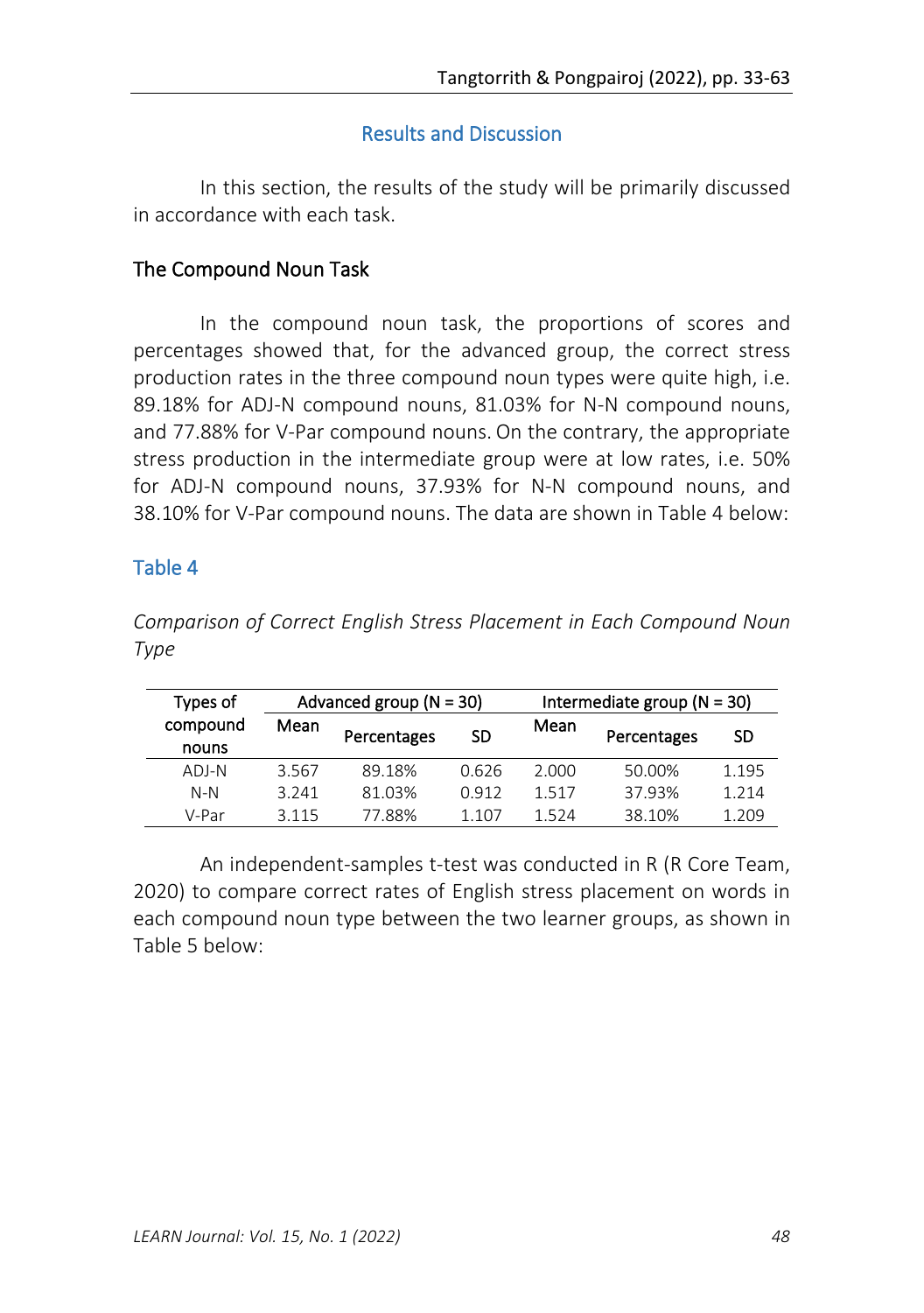# Table 5

| Types of<br>compound nouns | df    | SE    | Effect size<br>(Cohen's d) |            |
|----------------------------|-------|-------|----------------------------|------------|
| ADJ-N                      | 41 97 | 0.250 | 1.650                      | $6.275***$ |
| $N-N$                      | 51.99 | 0.282 | 1.606                      | $6.115***$ |
| V-Par                      | 41.16 | 0.342 | 1.380                      | $4658***$  |

*Comparison of Correct English Stress Placement in Each Compound Noun Type via T-test*

\* p < 0.05, \*\* p < 0.01, \*\*\* p < 0.001

Results from an independent-samples t-test showed that there were high significant differences in the correct scores of all the compound noun types between the advanced and the intermediate groups: for the ADJ-N compound nouns, the scores of the advanced group were  $M = 3.57$ ,  $SD = 0.626$ , and those of the intermediate group were M = 2.00, SD = 1.195; t = 6.275, p < 0.001, d = 1.650. For the N-N compound nouns, the advanced group's scores were  $M = 3.24$ , SD = 0.912, and the intermediate group's scores were  $M = 1.16$ , SD = 1.214; t  $= 6.115$ , p < 0.001, d = 1.606. For the phrasal verbs, the former group's scores were  $M = 3.12$ , SD = 1.107, and those of the latter group were  $M =$ 1.52, SD = 1.209; t = 4.658, p < 0.001, d = 1.380. The data therefore showed marked differences in appropriate stress placement in all the three compound noun types between the two learner groups, as correct English stress placement was highly evidenced in the advanced group, but not in the intermediate group.

According to the data presented in Tables 4 and 5, the advanced learner group outperformed the intermediate group in the stress production of compound nouns at a statistically significant rate ( $p <$ 0.001), suggesting a correlation between accuracy of stress placement and L2 English proficiency. Significantly higher accuracy of correct stress placement of the advanced learners could be explained by more exposure to spoken English, which shaped their English IL in terms of speech output, including stress placement, to be closer to the L2 norms. Moreover, with more L2 input, it was possible that the students with higher English proficiency were better at discerning the differences in loudness, pitches, and vowel length between stressed and unstressed syllables in words, which led to higher rates of correct stress production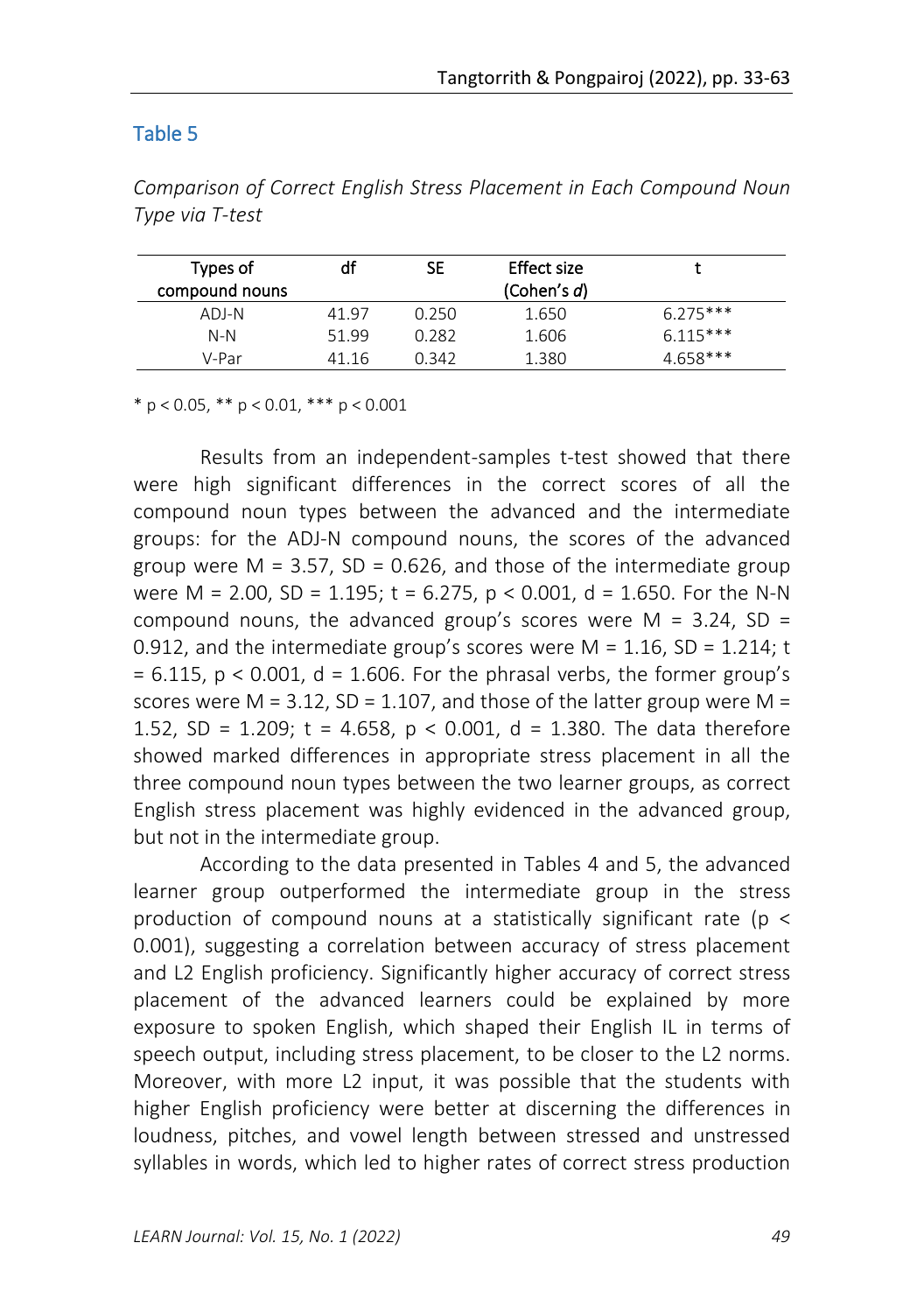(Jaiprasong & Pongpairoj, 2020). On the other hand, the intermediate learners, whose combined average correct percentage of stress assignment was lower than 50 percent, could be said to be in their transitional development in the acquisition of English stress patterns, and that it requires possibly more time and language input for their IL to reach the L2 norms. It should be noted that these findings are consistent with several previous studies that investigated the relationship between stress production and L2 English proficiency (e.g. Jaiprasong & Pongpairoj, 2020; Porzuczek & Rojczyk, 2017).

As the results showed that the L1 Thai advanced learners could pronounce English compound nouns with higher accuracy of stress assignment than the L1 Thai intermediate learners, Hypothesis 1, which states that L1 Thai advanced learners can pronounce English compound nouns and phrasal verbs with higher accuracy in terms of stress assignment than L1 Thai intermediate learners, was confirmed.

Appropriate English stress placement rates among the three compound noun types were compared in each learner group. Results were shown in Table 6 below:

# Table 6

*Comparison of Appropriate English Stress Placement Rates among the Three Types of Compound Nouns in Each Learner Group (ANOVA)*

| Participants       |      |       | Effect size $(r^2)$ | <b>F-statistics</b> |
|--------------------|------|-------|---------------------|---------------------|
| Advanced group     | 2.82 | 0.893 | 0.037               | 1.941               |
| Intermediate group | 2.76 | 1.206 | 0 037               | 1.455               |

\* p < 0.05, \*\* p < 0.01, \*\*\* p < 0.001

An analysis of variance (ANOVA) yielded no significant variation among the three compound noun types in both the advanced group (F(2, 82) = 1.941,  $p > 0.05$ ,  $r^2 = 0.037$ ) and the intermediate group (F(2,76) = 1.455,  $p > 0.05$ ,  $r^2 = 0.037$ ), suggesting that different compound noun types had no effect on (in)appropriateness of stress placement in both L1 Thai learner groups.

The evidence that L2 English stress placement rates among all three compound noun types by the advanced group were high at nonsignificant levels and those by the intermediate group were low at non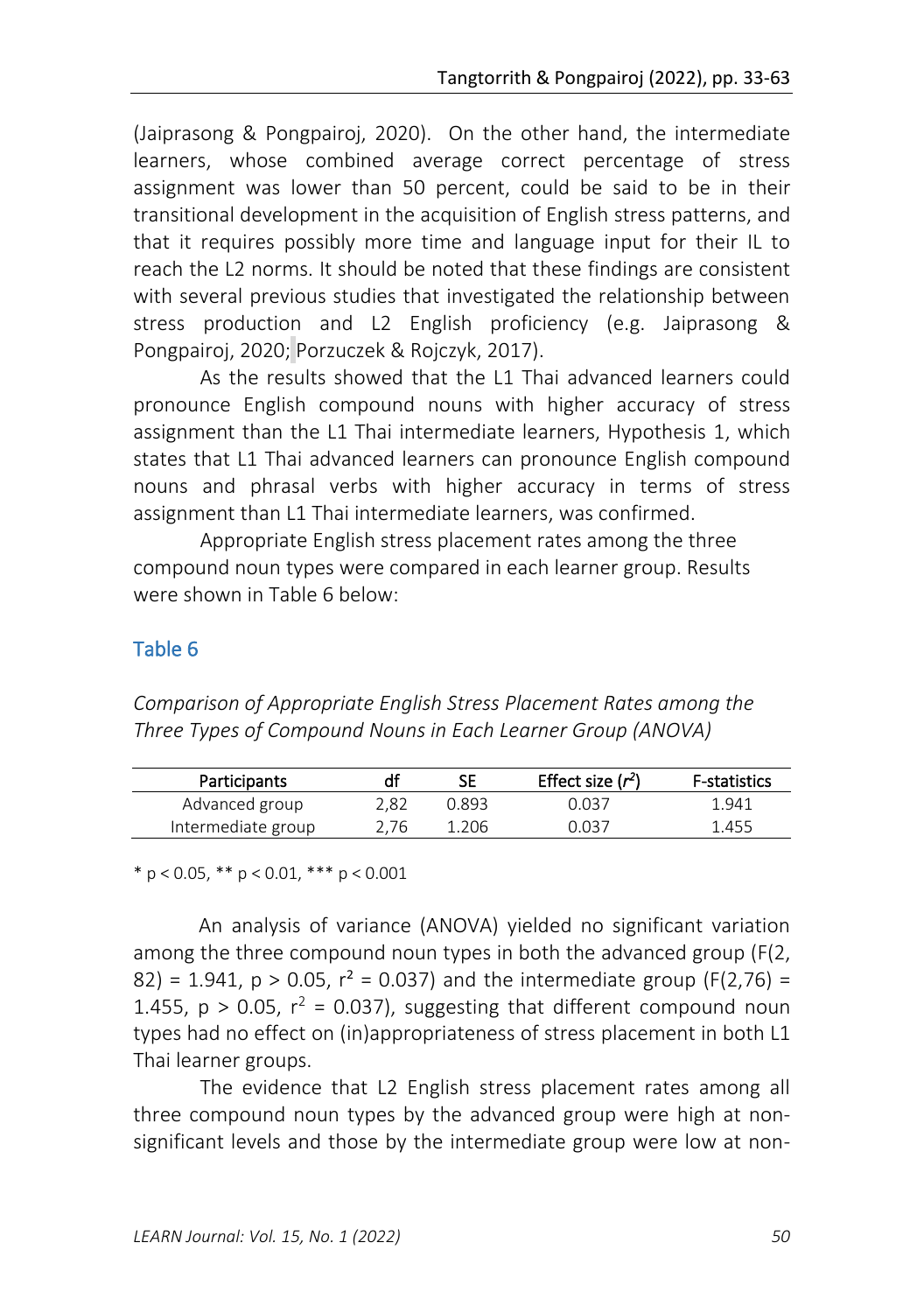significant levels indicated that the stress assignment (in)accuracy of each learner group was consistent across the three compound noun types. This suggests systematicity in L2 interlanguage of English stress in compound nouns by each learner group. Regardless of how compound nouns are formed, the IL of the advanced learners seemed to deviate less from the target norm than that of the intermediate learners. The performance consistency across the compound noun types investigated in this study could be attributed to the fact that the students with higher proficiency, due to having more exposure to L2 input, tended to be more aware that compound nouns are generally stressed on the first element, while those with lower proficiency were still in their transitional development of the acquisition of stress, according to the Interlanguage Hypothesis.

# The Compound Noun – Phrasal Verb Task

In the compound noun  $-$  phrasal verb task, where compound nouns and phrasal verb counterparts were explored on L2 stress placement, the proportions of scores and percentages demonstrated the following. For compound nouns, the correct stress rate was much higher in the advanced group than in the intermediate group, i.e. 68.33% and 46.43%, respectively. However, the results for phrasal verbs were not in the same direction. That is, appropriate stress placement rates of the two groups, despite their different English proficiency levels, were at similar rates, i.e. 65.53% in the advanced group and 61.20% in the intermediate group. The data are shown in Table 7 below:

# Table 7

*Comparison of Correct English Stress Placement in Compound Nouns and their Corresponding Phrasal Verbs*

| <b>Words</b>   |       | Advanced group $(N = 30)$ |       |       | Intermediate group ( $N = 30$ ) |       |  |
|----------------|-------|---------------------------|-------|-------|---------------------------------|-------|--|
|                | Mean  | Percentages               | SD    | Mean  | Percentages                     | SD    |  |
| Compound nouns | 2.733 | 68.33%                    | 1.413 | 1.857 | 46.43%                          | 1.353 |  |
| Phrasal verbs  | 2.621 | 65.53%                    | 1.049 | 2.448 | 61.20%                          | 1.152 |  |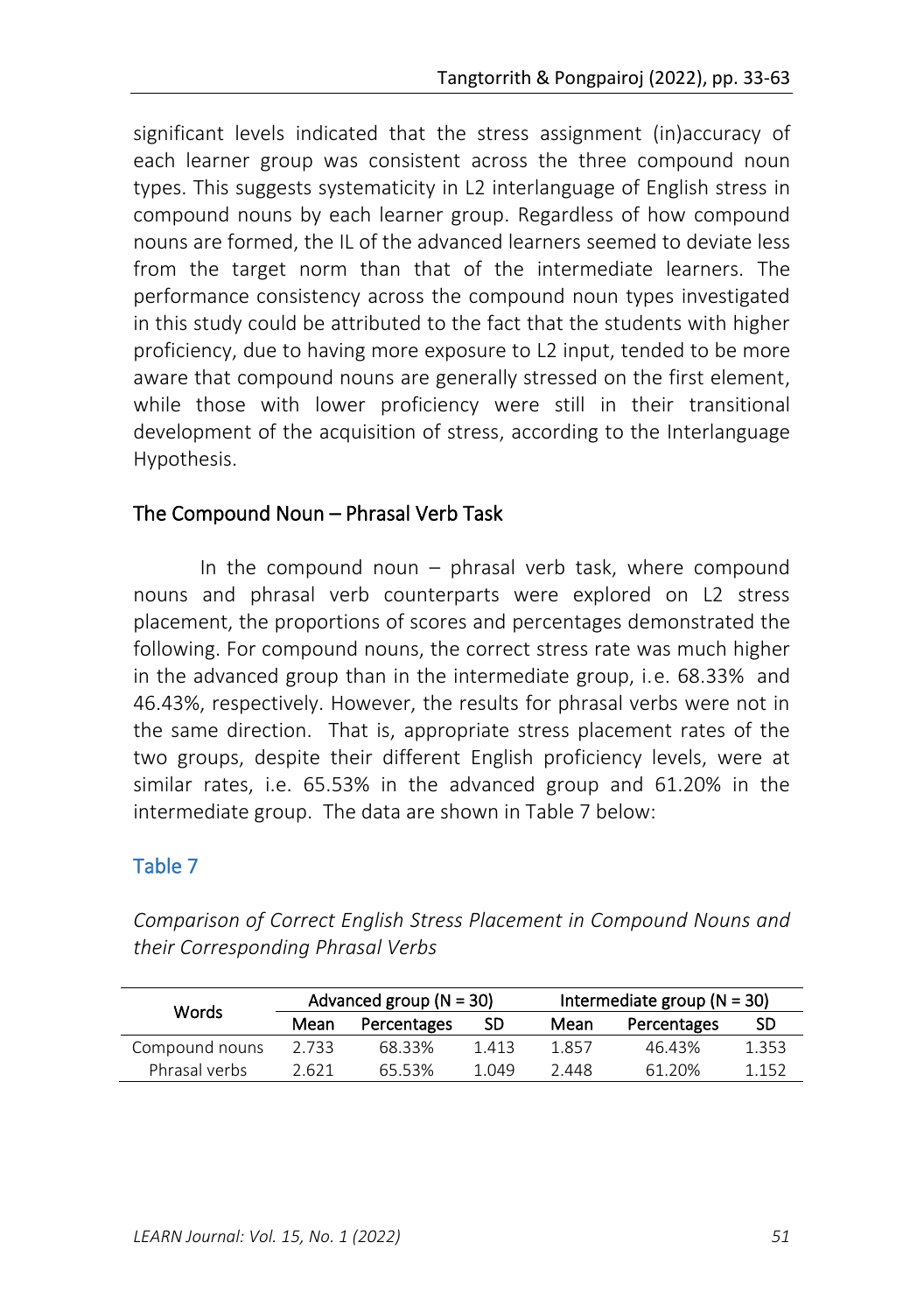An independent-samples t-test was conducted in R (R Core Team 2020) to compare appropriate English stress placement rates on each word type between the two L1 Thai groups, as demonstrated in Table 8:

#### Table 8

*Comparison of Correct English Stress Placement in Compound Nouns and their Corresponding Phrasal Verbs via T-test*

| Words          |       | SE    | Effect size (Cohen's d) |        |
|----------------|-------|-------|-------------------------|--------|
| Compound nouns | 55.96 | 0.363 | 0.633                   | 2 413* |
| Phrasal verbs  | 55 52 |       | በ 156                   | N 596  |

\* p < 0.05, \*\* p < 0.01, \*\*\* p < 0.001

Results from the independent-samples t-test showed that correct stress on compound nouns in the advanced group (M = 2.733, SD  $= 1.413$ ) and in the intermediate group (M  $= 1.857$ , SD  $= 1.353$ ) was significant (df = 55.96, t = 2.413,  $p < 0.05$ ). However, there was no significant difference in placing correct stress on their corresponding phrasal verbs between the two groups. (df = 55.52, t = 0.596, p > 0.05).

As the result from the compound noun  $-$  phrasal verb task demonstrated that the advanced Thai group outperformed the intermediate group in placing correct stress on compound nouns (68.33% and 46.43%, respectively), but not on their phrasal verb counterparts (65.53% and 61.20%, respectively), unlike in the first task, Hypothesis 1 was partially confirmed.

 Emerging data worth exploring were that the accurate production rate of the phrasal verbs in the intermediate group appeared to be much higher than that of the compound noun counterparts. Interestingly, this higher rate led to the approximate accuracy rates on English phrasal verbs in the two Thai groups, despite their different English proficiency levels. Based on the Interlanguage Hypothesis (Selinker,1972; Corder, 1982), it is assumed that some factor came into play, giving rise to such L2 systematicity, which could be observed in not just the second task, but also the first one.

Considering factors in the Interlanguage Hypothesis, the factor of language transfer presumably caused the intermediate group to correctly produce the phrasal verbs at higher rates than their compound noun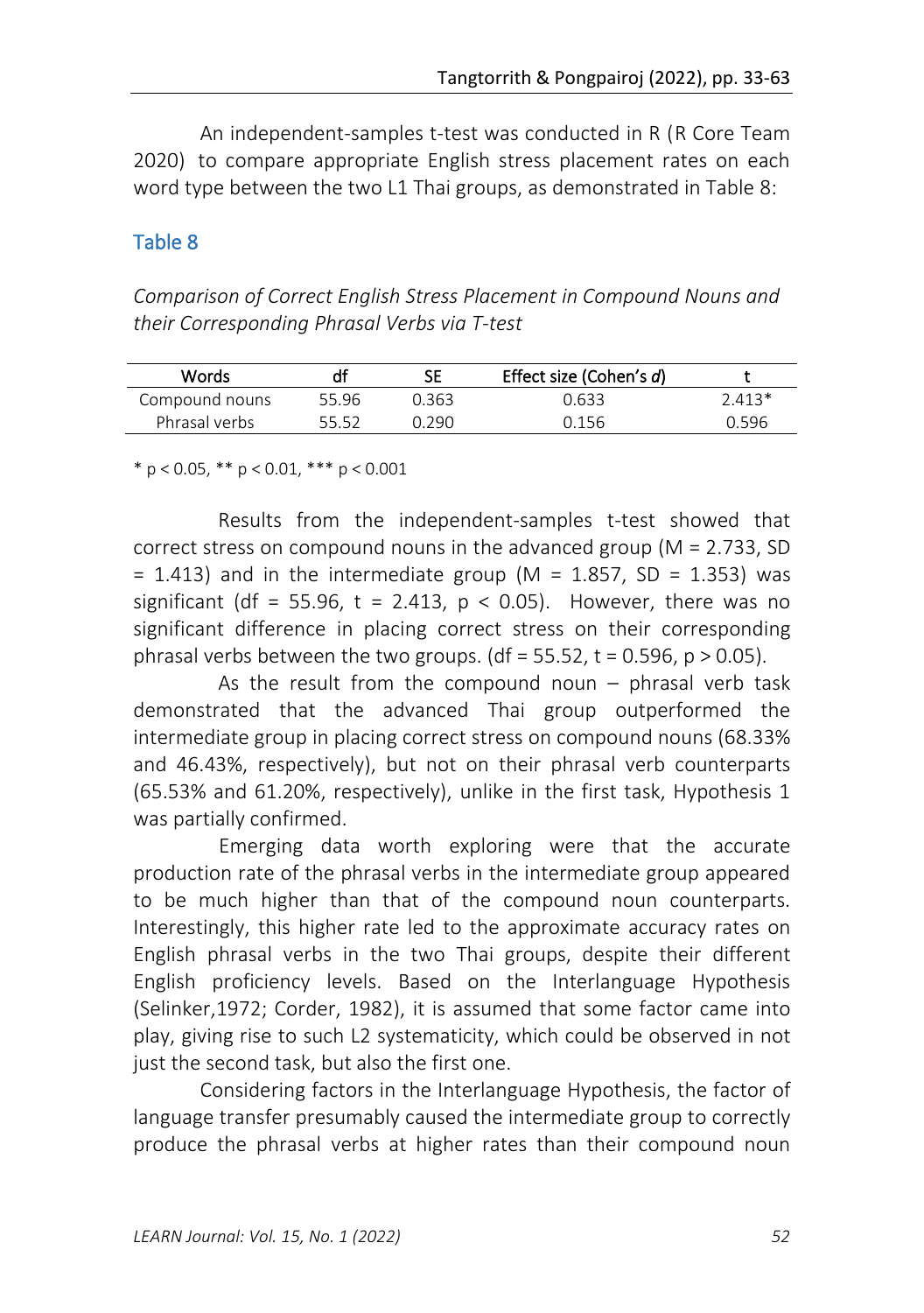counterparts in the second task. This is due to the fact that English phrasal verbs and Thai words in general have different stress patterns. In English phrasal verbs, the primary stress falls on the particle, which is the second as well as last element (see 2.3). In a similar vein, according to the Thai accentual system, stress in Thai is usually fixed on the last syllable (Luksaneeyanawin, 1983; Peyasantiwong, 1986) (see 2.2). The intermediate Thai learners possibly transferred this fixed stress pattern in Thai to English phrasal verbs, which happened to have the same stress placement, as well as to English compound nouns. Their accurate stress placement rate for the compound nouns, where the primary stress must be on the first word, was therefore at a much lower rate (46.43%) than that for phrasal verbs (61.20%).

Similarly, the factor of language transfer is also believed to have contributed to the results of the first task (the compound noun task). The overall much lower performance of the intermediate learners in the first task, in which their average percentages of ADJ-N, N-N, and V-Par compound nouns were 50%, 37.93%, and 38.10%, respectively, was most likely due to fact that these learners tended to inappropriately apply the stress pattern of their L1 (stressing the last syllable) in L2 compound nouns (stressing the first element).

Based on the findings in both tasks, Hypothesis 2 was confirmed as language transfer caused the systematicity in L1 Thai learners' IL concerning stress assignment in English compound nouns and phrasal verbs.

What is also worth observing from the finding in the second task is that the accurate rate in the V-Par compound nouns in the advanced group was much lower than that in the former task, 68.33% and 77.88%, respectively. It is assumed that this was due to task effects. The compound nouns and their corresponding phrasal verbs in this task were composed of exactly the same words (e.g. breakup - break up), possibly making it difficult and therefore confusing for the learners to make decisions of which component in each pair to put the primary stress on.

To summarize, the first hypothesis, which states that the higher English proficiency learners have, the higher accuracy concerning stress assignment they will demonstrate, was confirmed by the results of the compound noun task, but partially confirmed by the findings of the compound noun-phrasal verb task. The results of both tasks confirmed the second hypothesis, which states that L1 Thai learners' systematicity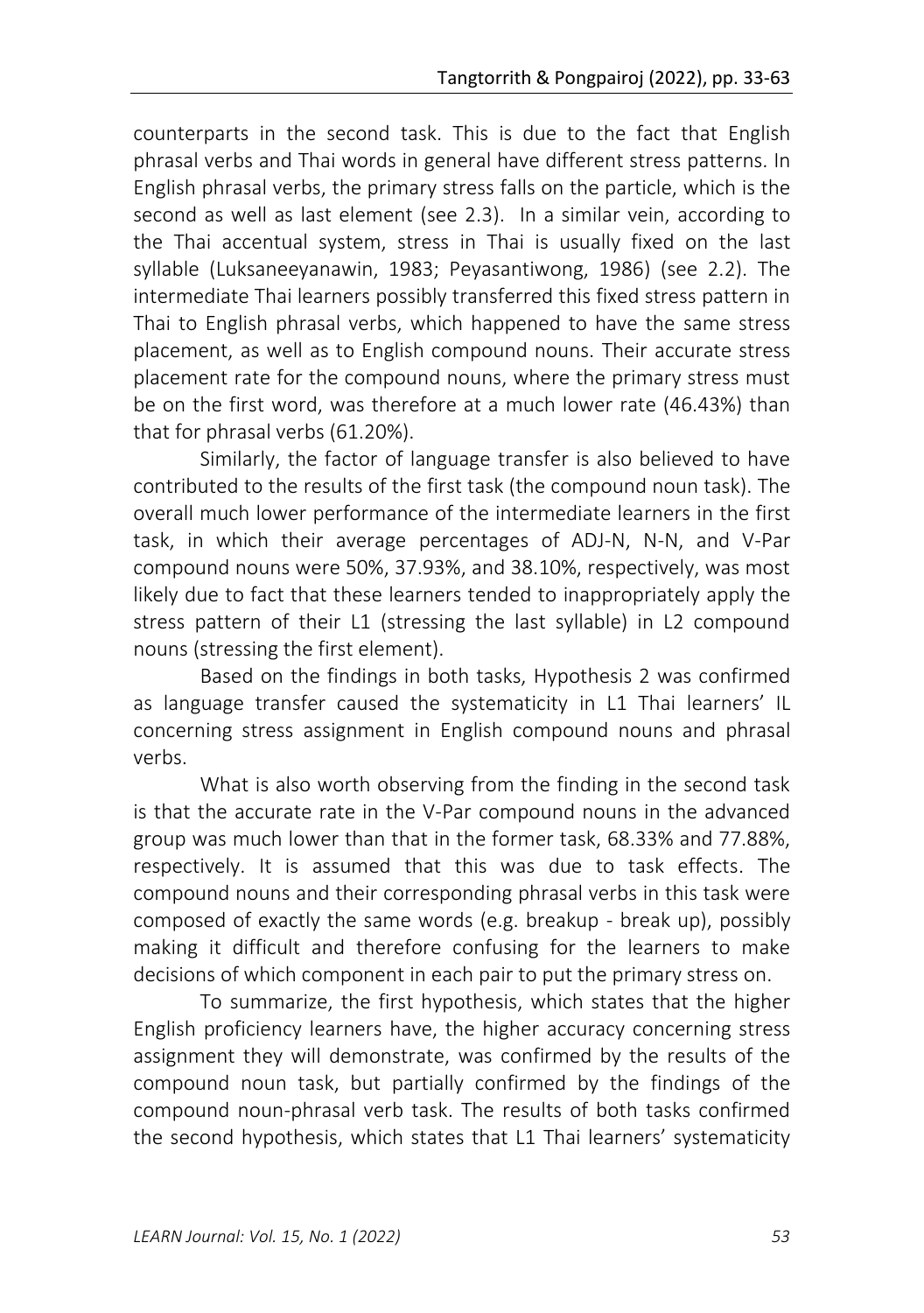of L2 English stress placement in compound nouns and phrasal verbs results from language transfer, based on the Interlanguage Hypothesis.

#### **Conclusion**

This study investigated the stress production in English compound nouns and phrasal verbs by L1 Thai learners. Despite the advanced learners' higher percentages in correct stress placement in both tasks, statistical results indicated a correlation between English proficiency levels and accuracy in stress placement in only compound nouns, but not phrasal verbs. Systematicity in the Thai learners' IL concerning stress placement in compound nouns and phrasal verbs was also observed, which was assumed to have been principally caused by L1 transfer.

The findings of the current study could lead to some implications in both linguistic and pedagogical aspects. With regard to linguistics implications, the study confirmed Interlanguage Hypothesis that there was observable systematicity of the Thai learners' acquisition of stress in compound nouns and phrasal verbs. Selinker's Interlanguage Hypothesis therefore proved to be a useful concept that could provide insight into the development of phonological output of L2 learners and lead to better understanding about factors of second language acquisition. Concerning pedagogical implications, explicit pronunciation instruction, as suggested in several studies (e.g. Karjo, 2016; Liu, 2017; Pakjamsai & Pongpairoj, 2018), is highly recommended to improve learners' stress production. Additionally, presentation of pronunciation content in the classroom needs to be carefully organized so that awareness of phonological differences between Thai and English and significance of correct stress placement in the target language can be successfully developed. To improve L2 learners' spoken input concerning stress in compound nouns and phrasal verbs, the common stress pattern of both compound types should be presented side-by-side, and such explicit instruction should be followed by stress perception and production practices.

There are some limitations of this study and recommendations for future research. First, this study examined only stress production in compound nouns and phrasal verbs. Future research should investigate whether a correlation between perception and production of English stress could be observed. Moreover, it would be interesting to carry out a similar study with focus on compound nouns and phrasal verbs with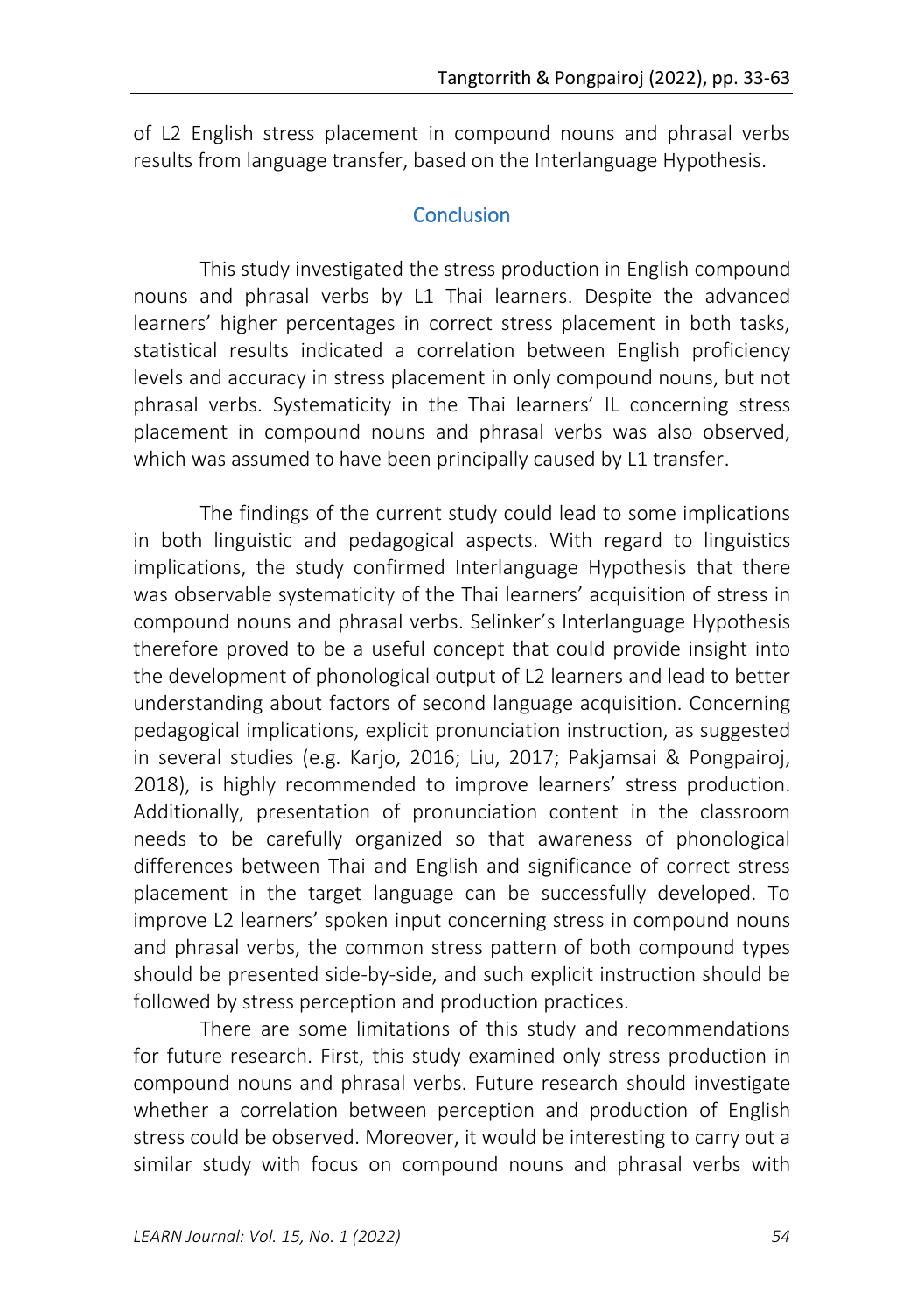more than two syllables. Additionally, whether accuracy of stress production is affected by positions of compounds in a sentence and surrounding words is worth investigating. Lastly, an interview should be conducted upon the completion of performance tasks to investigate whether classroom instruction and learners' strategies of producing English stress contribute to their IL systematicity.

### Acknowledgements

This research was supported by the Research Division of the Faculty of Arts, Chulalongkorn University. We would like to express sincere appreciation to the experts for validation of the tasks as well as assessment of the L2 data. We also sincerely thank the research assistants, Vatcharit Chantajinda, Waranya Phana-ngam, and Sathaporn Kongkaew for their great assistance. Last but not least, we thank all the participants for providing invaluable data for this research.

# About the Authors

Nipaporn Tangtorrith: A lecturer at the English Department, Faculty of Arts, Chulalongkorn University, in Bangkok, Thailand. She holds a master's degree in Education from Simon Fraser University, Canada. Her research interests include second language acquisition and language education.

Nattama Pongpairoj: An associate professor at the English Department, Faculty of Arts, and also head of Applied Linguistics for Language Education Research Unit (ALLE), Chulalongkorn University, in Bangkok, Thailand. She received her PhD in Linguistics from the University of York. Her research interests lie in Second Language Acquisition, specifically on L2 representation and processing.

### **Endnotes**

 $1$  CU-TEP is the acronym for Chulalongkorn University Test of English Proficiency and is run by the Chulalongkorn University Language Institute. CU-TEP scores are commonly required for admission to undergraduate and graduate programs in Thailand.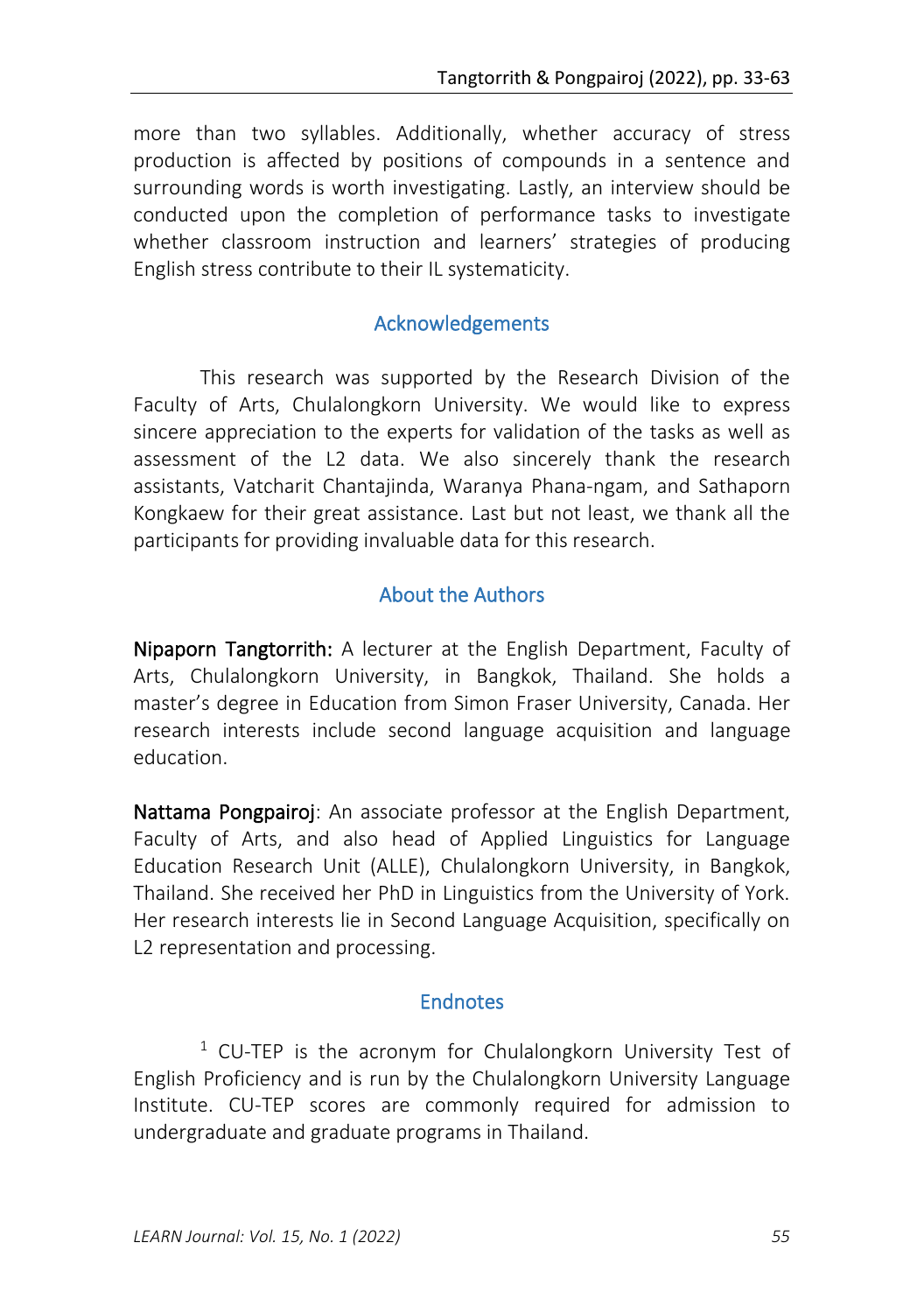<sup>2</sup> Originally, only CU-TEP scores were used to recruit participants for this study. However, due to the COVID-19 situation, rounds of CU-TEP examination, which all first-year CU students are required to take, had been postponed, and we could not get enough students with CU-TEP scores to participate. To reach the target number of participants of 60, we found it necessary to add TOEFL and IELTS scores as alternative requirements in the recruitment. We used the comparison table of each exam score to CEFR levels indicated by CU Academic Testing Center (for CU-TEP), ETS (for TOEFL), and IELTS (for IELTS) (see Appendix A).

 $3$  N, V, ADJ, and Par stands for noun, verb, adjective, and particle, respectively.

<sup>4</sup> NIETS stands for The National Institute of Educational Testing Service.

<sup>5</sup> The experts were two native speakers of English and one Thai teacher who grew up in the US and has taught English pronunciation for 15 years. All of them are full-time lecturers at The Department of English, Faculty of Arts, Chulalongkorn University.

 $6$  The methodology was approved by the Office of the Research Ethics Review Committee for Research Involving Human Subjects: The Second Allied Academic Group in Social Sciences, Humanities and Fine and Applied Arts, Chulalongkorn University.

# References

- Aarts, B., Chalker, S., & Weiner, E. (2014). *The Oxford dictionary of English grammar*. Oxford University Press.
- Arienintya, D. (2017). The influence of L1 and L2 in English stress shift production of the EFL learners in Indonesia. *The 4th International Conference on Language, Society and Culture in Asian Contexts*, 482-488. https://doi.org10.18502/kss.v1i3.770
- Brinton, L. J. (2000). *The structure of modern English: A linguistic introduction*. John Benjamins Publishing Company.
- Celce-Murcia, M., Brinton, D., Goodwin, J. M., & Griner, B. (2016). *Teaching pronunciation: A course book and reference guide* (2 nd ed.). Cambridge University Press.
- Chulalongkorn University Academic Testing Center (n.d.). *CU-TEP scores and CEFR levels*.

http://www.atc.chula.ac.th/pdf2017/Score\_CEFR.pdf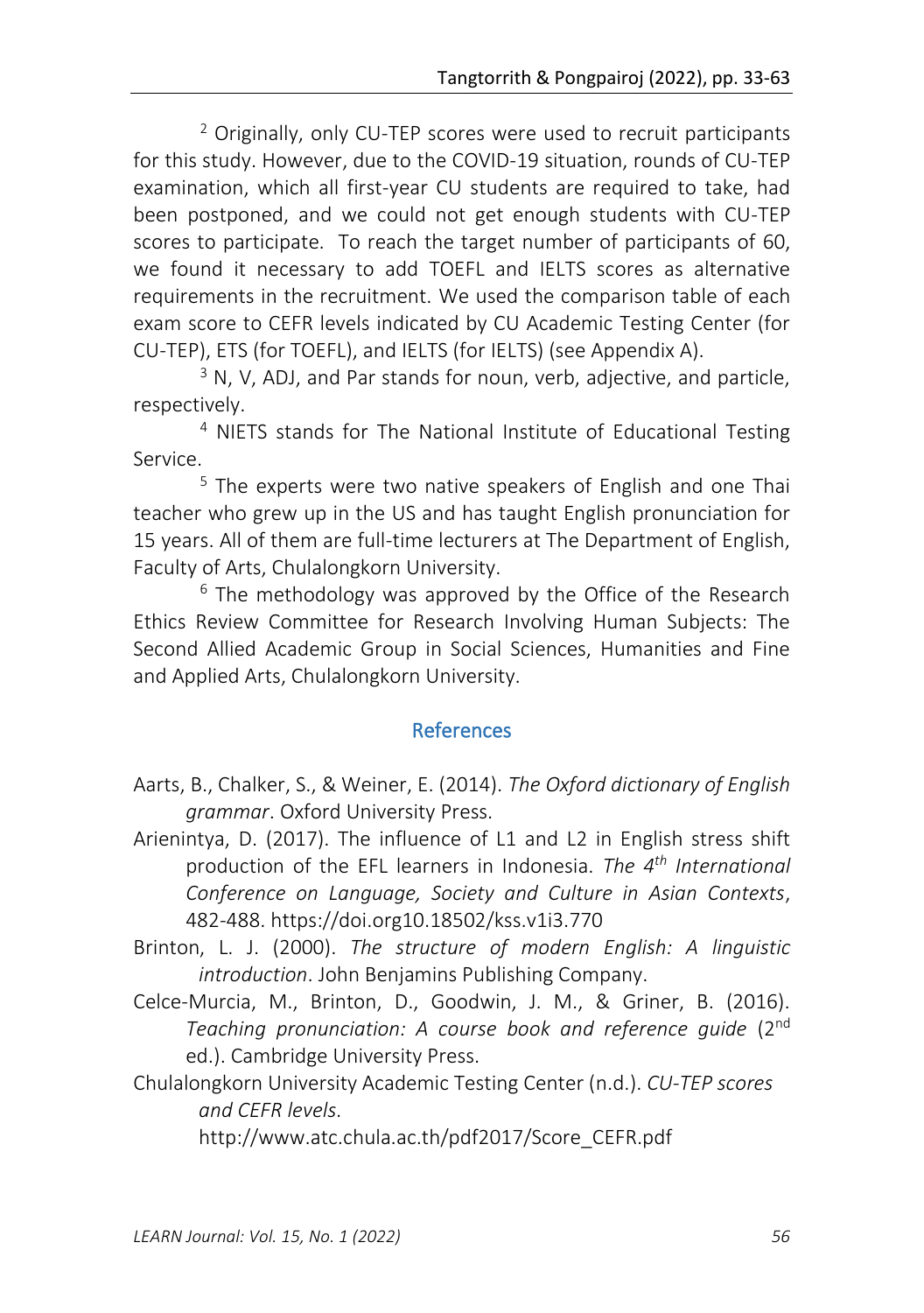- Collins. (2021). Compound nouns. In *Collins Easy Learning Grammar*. Retrieved May 10, 2021, from https://grammar.collinsdictionary. com/easy-learning/compound-nouns
- Collins, B., Mees, I. M., & Carley, P. (2019). *Practical English phonetics and phonology: A resource book for students*. Routledge.
- Corder, S. P. (1982). *Error analysis and interlanguage*. Oxford University Press.
- DeCapua, A. (2017). *Grammar for teachers: A guide to American English for native and non-native speakers*. Springer International Publishing.
- ETS. (2021). *Comparing scores*. https://www.ets.org/toefl/scoreusers/scores-admissions/compare
- Fraser, H. (2001). *Teaching pronunciation: A handbook for teachers and trainers. Three frameworks for an integrated approach*. Department of Education Training and Youth Affairs.
- Hall, C., & Hastings, C. (2017). *Phonetics, phonology & pronunciation for the language classroom*. Palgrave Macmillan.
- IETLS. (n.d.). *Comparing IELTS and the common European Framework*. https://www.ielts.org/-/media/pdfs/comparing-ielts-and-cefr.ashx
- Isarankura, S. (2016). Effects of stress patterns and tones on stress placement in English polysyllabic loanwords among Thai students in an English major program. Dhurakij Pundit University.
- Isarankura, S. (2018). The Effects of stress and tones in Thai on the pronunciation of English polysyllabic loanwords among Thai EFL students. *Language Education and Acquisition Research Network (LEARN) Journal*, *11*(2), 66-83.
- Jaiprasong, S., & Pongpairoj, N. (2020). L2 production of English word stress by L1 Thai learners. *LEARN Journal*, *13*(2), 142-157.
- Karjo, C. H. (2016). Accounting for L2 learners' errors in word stress placement. *Indonesian Journal of Applied Linguistics*, *5*(2), 199- 208.
- Khamkhien, A. (2010). Thai learners' English pronunciation: Lesson learned from word stress assignment. *Journal of Language Teaching and Research*, *1*(6), 757-764.
- Liu, D. (2017). The acquisition of English word stress by Mandarin EFL learners. *English Language Teaching*, *10*(12), 196-201.
- Luksaneeyanawin, S. (1983). *Intonation in Thai*. [Doctoral dissertation, University of Edinburgh]. Edinburg Research Archive.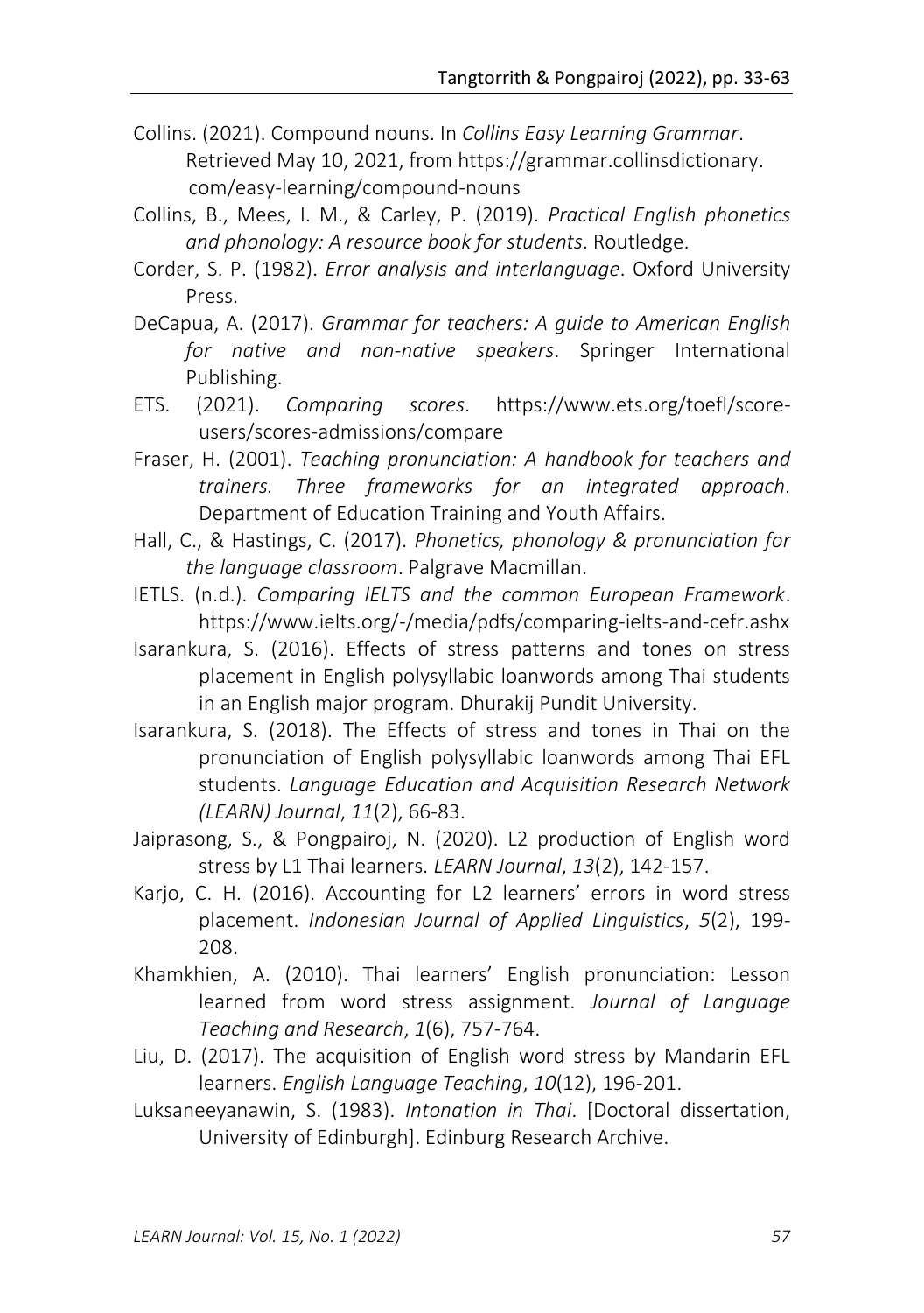- McArthur, T., Lam-McArthur, J., Fontaine, L., & McArthur, R. (2018). *The Oxford companion to the English language*. Oxford University Press.
- Nguyễn, AT.T., & Đào, Đ.M. (2018). The acquisition of question intonation by Vietnamese learners of English. *Asian-Pacific Journal of Second and Foreign Language Education, 3*(3), 1-13. https://doi.org/10.1186/s40862-018-0044-4
- Pakjamsai, J., & Pongpairoj, N. (2018). The effectiveness of explicit and implicit instruction of L2 English word stress among L1 Thai learners. *Thoughts*, *1*, 1-28.
- Peyasantiwong, P. (1986). Stress in Thai*.* In R.J. Bickner et al. (Eds.), *A Conference on Thai Studies in Honor of William J. Gedney* (pp. 211-230). Center for South and Southeast Asian studies, the University of Michigan.
- Porzuczek, A., & Rojczyk, A. (2017). English word stress in Polish learners' speech production and metacompetence. *Research in Language*, *15*(4), 313-323.
- R Core Team (2020*). R: A language and environment for statistical computing*. R Foundation for Statistical Computing, Vienna, Austria. https://www.R-project.org/.
- Roach, P. (2000). *English phonetics and phonology: A practical course*. Cambridge University Press.
- Rovinelli, R. J., & Hambleton, R. K. (1977). On the use of content specialists in the assessment of criterion-referenced test item validity. *Dutch Journal of Educational Research*, *2*, 49-60.
- Sahatsathatsana, S. (2017). Pronunciation problems of Thai students learning English phonetics: A case study at Kalasin University. *Journal of Education, 11*(4), 67-84.
- Selinker, L. (1972). Interlanguage. *International Review of Applied Linguistics in Language Teaching*, *10*, 209-241.
- Tuan, D. M. (2018). English lexical stress assignment by EFL learners: Insights from a Vietnamese context. *European Journal of Education Studies*, *4*(11), 59-74.
- Wang, X. (2020). Segmental versus suprasegmental: Which one is more important to teach? *RELC Journal*, 1-9. https://doi.org/10.1177/ 0033688220925926
- Watanapokakul, S. (2009). The relationship between the CU students' ability to identify stress patterns of English polysyllabic medical terms and the ability to pronounce them. *PASAA*, *43*, 93-113.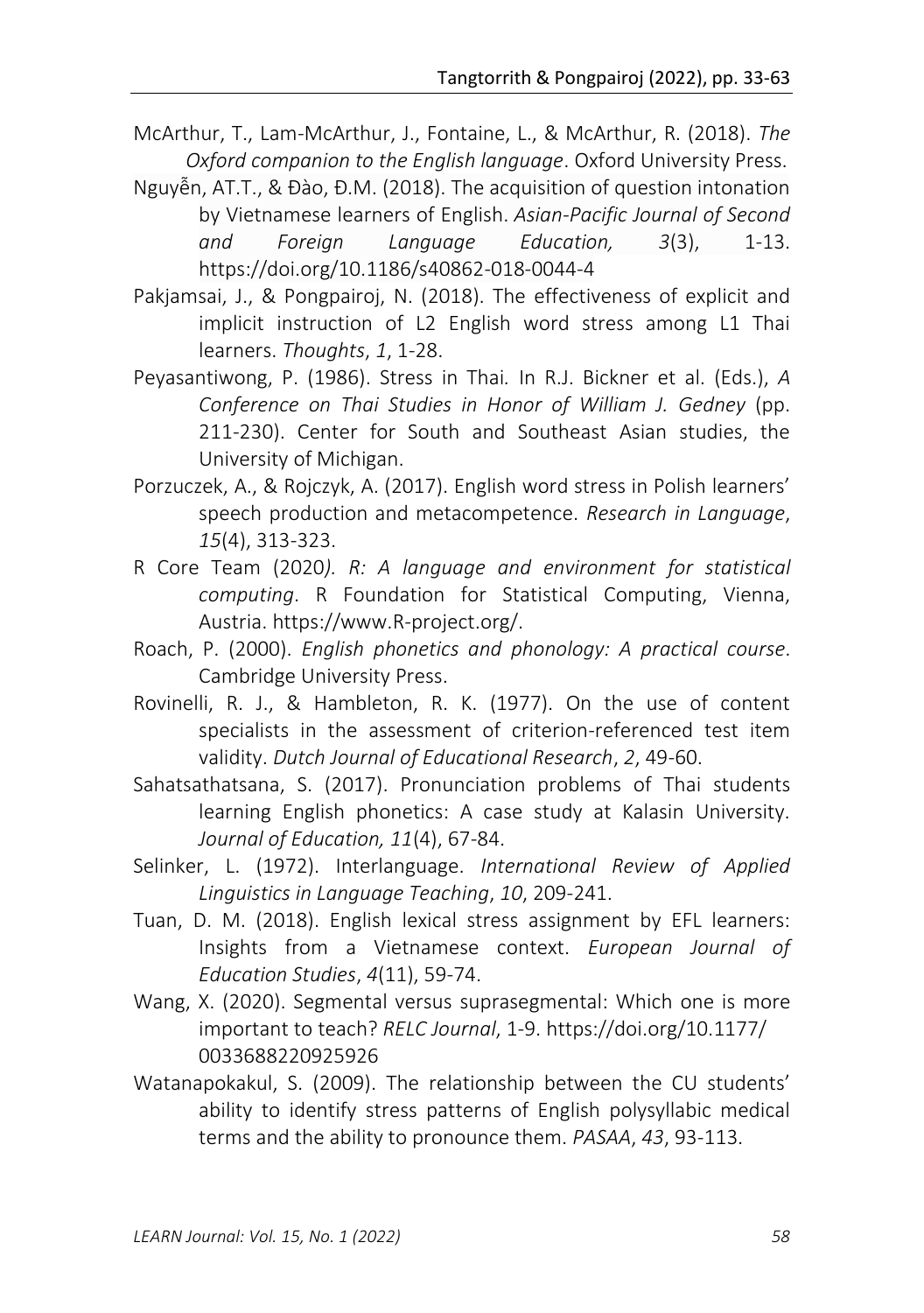Wayland, R., Guion, S. G., Landfair, D., & Li, B. (2006). Native Thai speakers' acquisition of English word stress patterns. *Journal of Psycholinguistic Research*, *35*, 285-304. https://doi.org/10.1007/s10936-006-9016-9 Yavaş M. (2020). *Applied English phonology*. Wiley Blackwell.

# Appendix A

# Table A1

| <b>CEFR</b> levels | <b>CU-TEP</b><br>(Max 120 points) | <b>TOEFL IBT</b><br>(Max 120 points) | <b>IELTS</b><br>(Max 9) |
|--------------------|-----------------------------------|--------------------------------------|-------------------------|
| C <sub>2</sub>     | n/a                               | 114-120                              | $8.5 - 9.0$             |
| C1                 | 99-120                            | 95-113                               | $7.0 - 8.0$             |
| <b>B2</b>          | 70-98                             | 72-94                                | $5.5 - 6.5$             |
| <b>B1</b>          | $35 - 69$                         | 42-71                                | $4.0 - 5.0$             |
| A2                 | 14-34                             | n/a                                  | Below 4.0               |
| Α1                 | n/a                               | n/a                                  |                         |

*Comparison of CU-TEP, TOEFL, and IELTS scores to CEFR levels* 

The CU-TEP and CEFR comparison is proposed by Chulalongkorn University Academic Testing Center (CU-ATC). (Source: http://www.atc.chula.ac.th/pdf2017/Score\_CEFR.pdf)

The TOEFL iBT and CEFR comparison is proposed by Education Testing Service (ETS). (Source: https://www.ets.org/toefl/scoreusers/scores-admissions/compare)

The IELTS and CEFR comparison is proposed by IELTS. (Source: https://www.ielts.org/-/media/pdfs/comparing-ielts-and-cefr.ashx)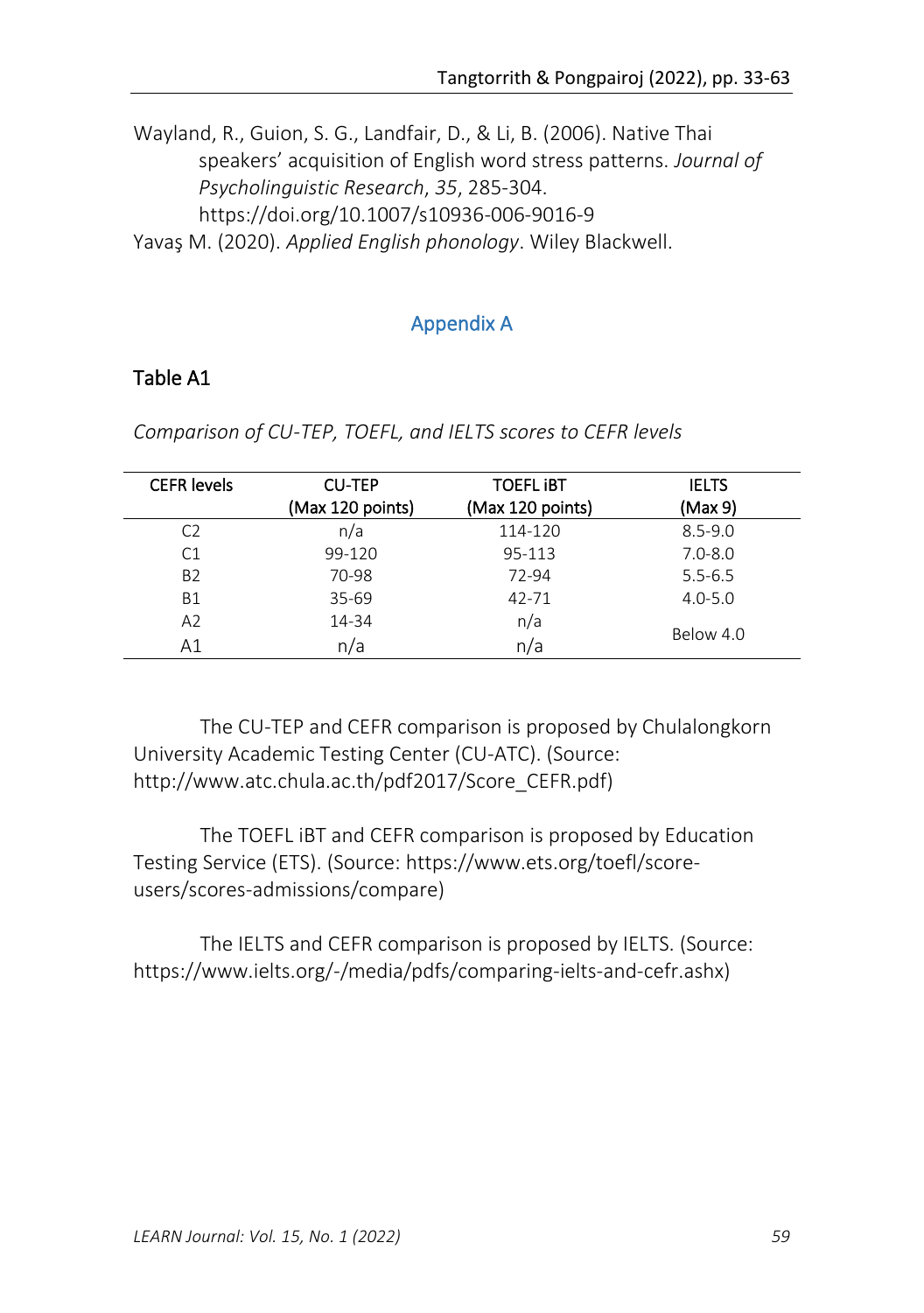# Appendix B

# Task 1 (30 items)\* Estimated time: 10 minutes Instructions:

This task consists of 30 sentences. You are to record yourself reading all the sentences out loud. At the beginning of the recording, state your subject number and the task number. Please note that you are **NOT** allowed to use dictionaries or any resources.

"Subject number  $\rightarrow$  "Task one"

- 1. Keep in mind that your New Year's resolutions must be realistic.
- 2. The seats reserved for the disabled were completely full.
- 3. Did all people in the village really believe that salesman?
- 4. I need a decent pair of sneakers for my daily workout.
- 5. The exhibition presents 100 breathtaking photos from around the world.
- 6. The spread of COVID-19 is every hotel owner's worst nightmare.
- 7. Considering the work progress, I am not certain that we will meet the deadline.
- 8. The brothers were worried that they would end up in jail.
- 9. In LA, police ticket thousands of pedestrians annually for jay-walking.
- 10. I have learned so much about Thai politics from this textbook.
- 11. Kevin was a nuisance in class, talking back, bothering the girls.
- 12. Women and children can be heard screaming in the background.
- 13. Time has run out, so we explained the process in the next lecture.
- 14. Mike was in danger of believing the propaganda spread by the government.
- 15. Greatly outnumbered by the gang, the police immediately requested backup.
- 16. Orders shipped via standard delivery typically arrive in 5 business days.
- 17. He painted his room black without asking for permission from the landlord.
- 18. Chocolate cake and coke for breakfast are you kidding me?
- 19. The breakfast buffet is included in the price of the room.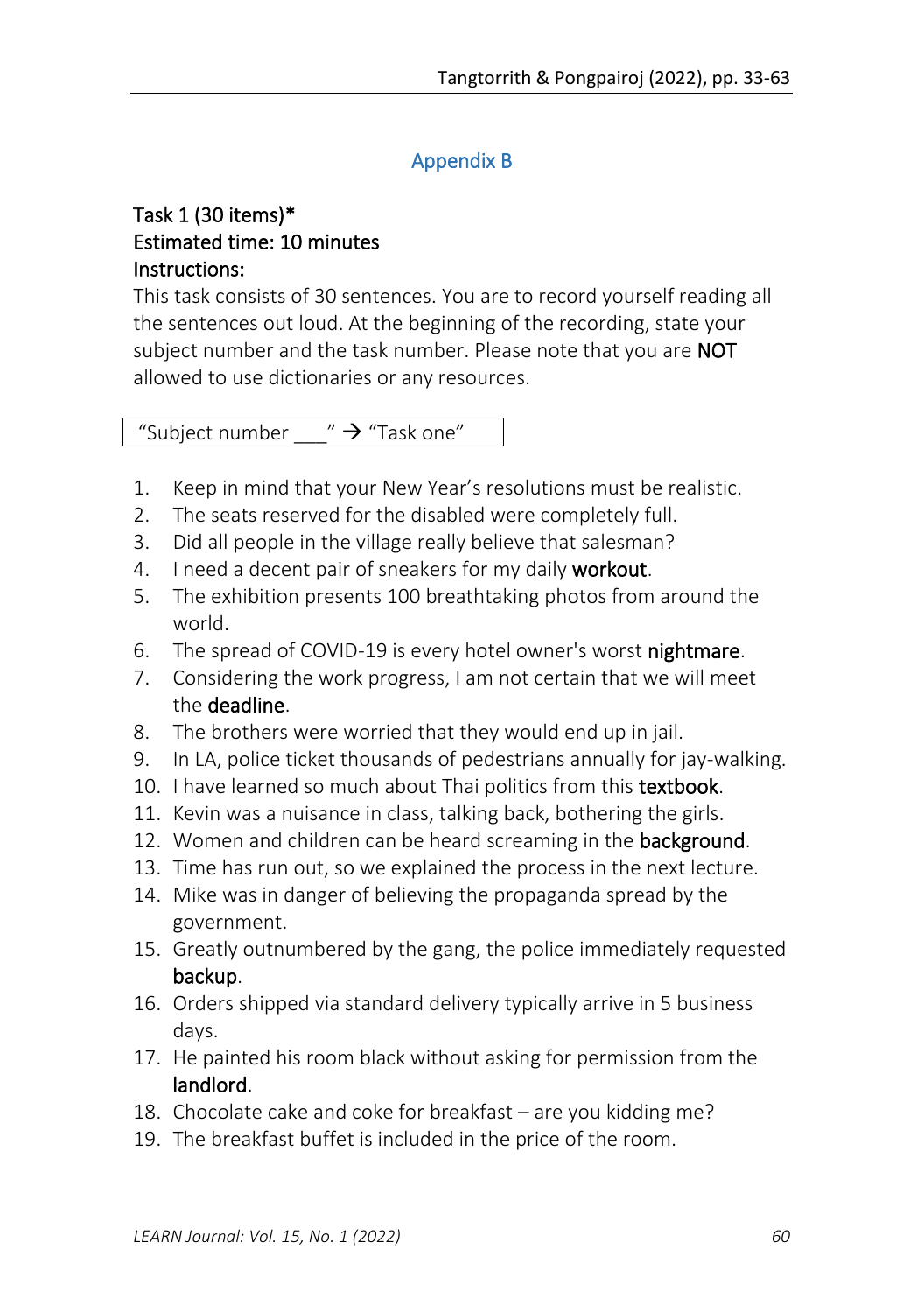- 20. The police are investigating the cause of the fire that destroyed the warehouse.
- 21. The company has done absolutely nothing to resolve the conflict.
- 22. Can a person stay healthy and physically fit just by walking?
- 23. Sam claimed that he hadn't received prior notice of the layoff.
- 24. Rather than waiting for the authorities to do something, we should act now.
- 25. The driver lost control of the vehicle and hit a vendor on the sidewalk.
- 26. My mother says I don't work hard enough, but I do work hard.
- 27. You have to close all applications before installing the software.
- 28. Developing a vaccine using new gene technology is an impressive medical breakthrough.
- 29. The company is working on ways of improving the lifespan of the battery.
- 30. Nothing irritates me more than parents who gloats about their children.

\*\*\*\*\*\* End of Task 1 \*\*\*\*\*

\* In the original task sheet sent to the participants, the target compound nouns are not in bold type.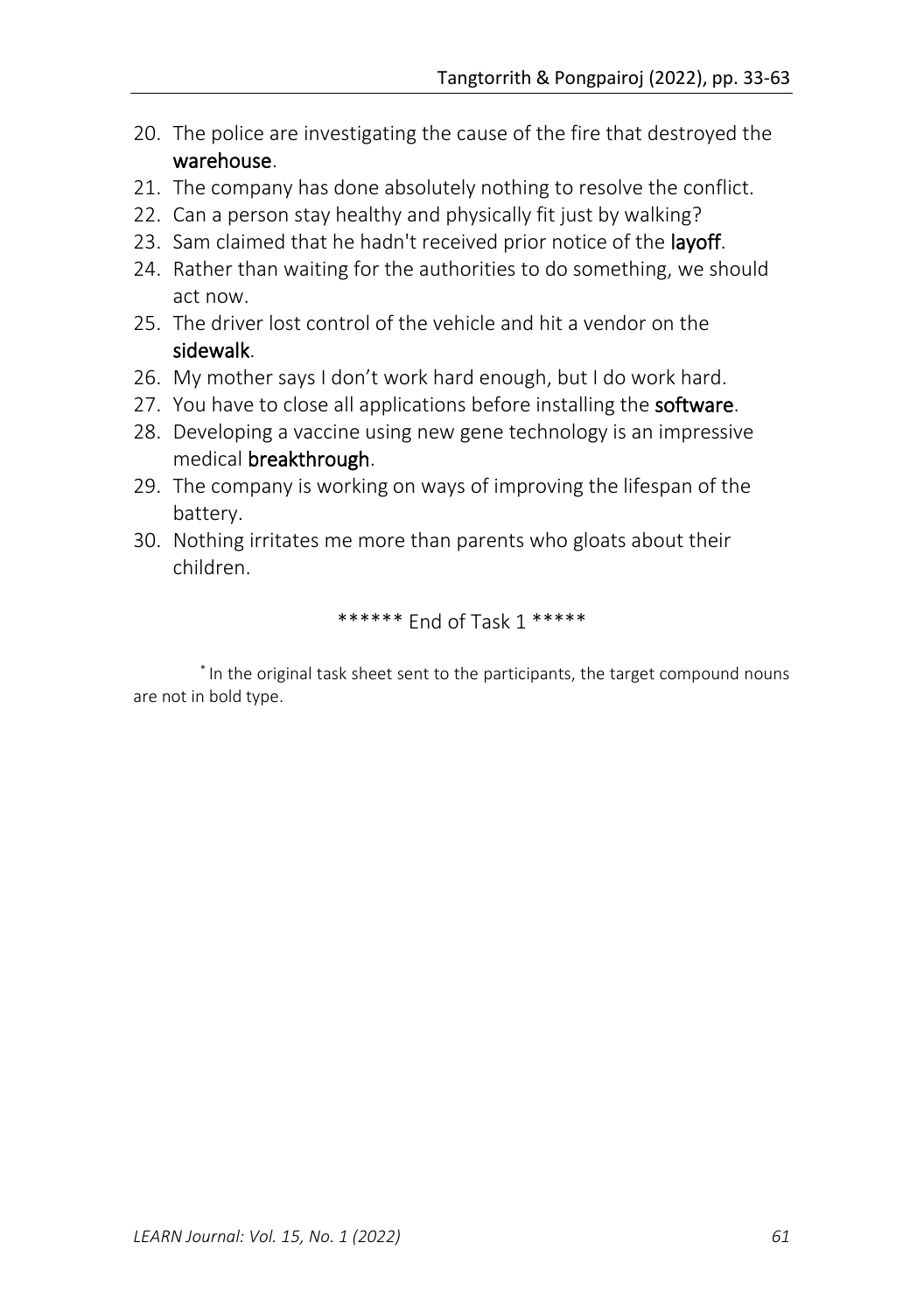# Appendix C

# Task 2 (20 items)\* Estimated time: 8 minutes

### Instructions:

This task consists of 20 sentences. You are to record yourself reading all the sentences out loud. At the beginning of the recording, state your subject number and the task number. Please note that you are NOT allowed to use dictionaries or any resources.

"Subject number  $\rightarrow$  "Task two"

- 1. Social distancing and lockdowns are believed to help flatten the curve.
- 2. Unable to stand the presence of each other, they agreed to **break** up.
- 3. How many times do I have to tell you to cut down on calorie?
- 4. Several companies refused to hire Mark because he was a university dropout.
- 5. Is it a crime to witness a robbery and say nothing?
- 6. I never thought that loose jeans would ever come back.
- 7. Getting kicked out of the team is Nick's biggest fear.
- 8. It's high time we gave our place a good **cleanup**.
- 9. Can you believe that another year has gone by so quickly?
- 10. I was a frequent customer of the bar during my college years.
- 11. Suffering from severe depression, she thought it was best to drop out.
- 12. It doesn't matter what you say as long as you love that girl.
- 13. I would like to take a crash course in letting go.
- 14. The band was popular a decade ago and is trying to stage a comeback.
- 15. Not paying the rent, the brothers were evicted from the apartment.
- 16. Here are recommended shows to binge-watch on Netflix this weekend.
- 17. It is reasonable to expect everyone at the party to help clean up.
- 18. Those businessmen need to think more about preserving the environment.